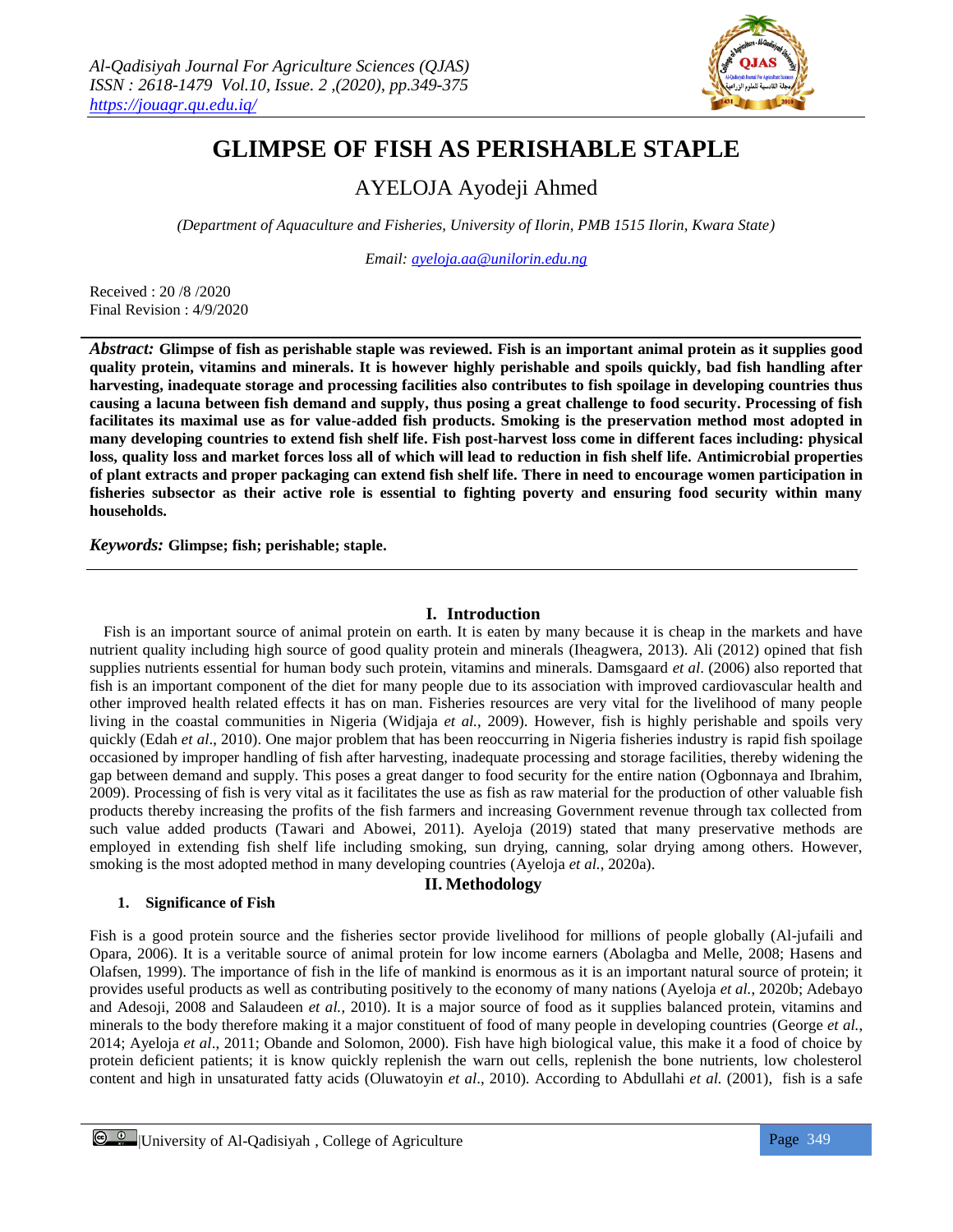source of essential and nonessential amino acids, minerals, long chain polyunsaturated fatty acids (LCPUFAs) and vitamins making it a good food for supplementing both infant and adult diets. It is also a food of choice required for improved health condition and prevention of diseases in elderly people (Kabaherda *et al*., 2009, Sampels, 2014 and Adebayo-Tayo *et al.*, 2012). According to Sampels (2014), consumption of sea fish has tremendous health benefits such as cancer prevention, reduction in the risk of coronary heart and cardiovascular diseases as well as reduction in arthritis and inflammatory disease. Many Nigerians prefer to consume fish than poultry, beef, mutton, pork and veal because fish contain high essential sulphur-containing amino acids such as cysteine, methionine and lysine as well as its high taurine and choline content; it is also a good source of Vitamins D, B12 and supplies some essential minerals such as calcium, phosphorus, iodine and selenium (Adedeji *et al.*, 2012 and Sampels, 2014). Fish also have low feed conversion rate (FCR) than many land living animals (Masilko, 2014).

#### **III. Discussion**

#### **1. Post-Harvest Fish Loss**

Animal protein sources such as in Nigeria, Many Nigerians settle for the consumption of fish due to its cheap cost and nutritional benefits as against the high cost of other animal protein sources such as beef, mutton and chicken which are beyond the reach of many low income earner (Adedeji *et al.,* 2012 and Ayeloja, 2020c). Wafaa *et al.* (2011) and Adedeji *et al.* (2012) opined that fish constitute an important food component of many people in the world due to low health risk associated with its consumption. The low fat content of fish and its attendant positive effect on coronary heart disease gives it its preference among health conscious people especially in rich countries where cardiovascular disease mortality is high (Adebayo-Tayo *et al.*, 2012). Emikpe *et al*. (2011) stated that about 60% of the world protein supply is through fish, it also contribute as the highest source of animal protein to many people in the developing world. The global demand for fish is steadily rising while the supply outlet are decreasing, data on domestic fish supply in Nigeria by Ayo-Olalusi *et al*. (2010) indicate that 620,000 tonnes was the average domestic supply of fish while 74,000 tonnes of fish valued at US\$594.4 million was imported to augment the shortfall in fish demand leaving a deficit of 1.3 million tonnes. Adewolu and Adeoti (2010) reported that fish makes a good supply of quality protein in the food industry as it contributes about 40% to protein intake of the average Nigerian; and fisheries and allied industries also provide employment opportunities to many people living in the coastal areas in different forms such as production, processing, preservation and transportation. Victor (2014) define postharvest loss as the degradation in both quantity and quality of a food production from harvest to consumption; quality losses include those that affect the nutrient/caloric composition, the acceptability, and the edibility of a given product while the quantity loss refers to those that result in the loss of the amount of a product. According to Kitinoja and Gorny (2010), farmers and food sellers have been concerned about losses from time immemorial yet the problem of how much food is lost after harvest to processing, spoilage, insects and rodents, or to other factors take on greater importance as world food demand grows. Post-harvest fish losses occur in most fish distribution chains throughout the world. The losses results in lost of income to fishers, processors and traders, they also contribute to food insecurity as loss of fish leads to less fish availability for the consumers (Yvette and Yahya, 2011). FAO (2010) reported that fish post-harvest losses amount to about 10 to 20 million tones annually while about 20 million tones of fish are also discarded at sea which is another form of post-harvest loss thus the need for concerted effort at improving food security, which will in turn lead to an increase in the percentage of fish consumed. Increase in fish post-harvest losses occasioned by poor fish handling after death which lead to biochemical and microbiological spoilage of fish after death do lead to fish scarcity and often widen the gap between fish demand and supply (Kumolu-Johnson and Ndimele, 2011; Yvette and Yahya, 2011. However, live fishes have natural defence mechanisms against spoilage but these defence mechanisms stops once a fish dies and chemical and microbial deterioration sets in. Yvette and Yahya (2011) stated that some of the factors influencing the rate of spoilage of fresh fish include: duration of time between death and final use or consumption of fish; ambient temperature which favours spoilage of fish; poor postharvest handling; improper processing methodology; animal predation and insect infestation; inappropriate packaging and storage practices leading to damage of the end product; market dynamics, especially fluctuations in demand and supply of fish and fish products. Imaobong and Mandu (2013) reported that in artisanal fisheries, post-harvest fish losses are characterized by lack of processing and storage facilities. In Nigerian capture fisheries, not less than 50% of post-harvest loses are recorded annually thus the need to preserve and process fish immediately after harvest so as to reduce fish post-harvest losses (Nkeme *et al.*, 2013). Low financial status of artisanal fishers, lack of means of transportation and the remote locations of the fisheries makes catches get spoilt easily thus the need to provide post harvest facilities at fish producing communities (Imaobong and Mandu, 2013). Udong *et al.*, (2010) reported that fish processors in Nigeria still use the traditional processing methods inherited from their forefathers to elongate fish shelf life. However, most of these traditional fish processing methods are not very effective in preventing fish spoilage leading to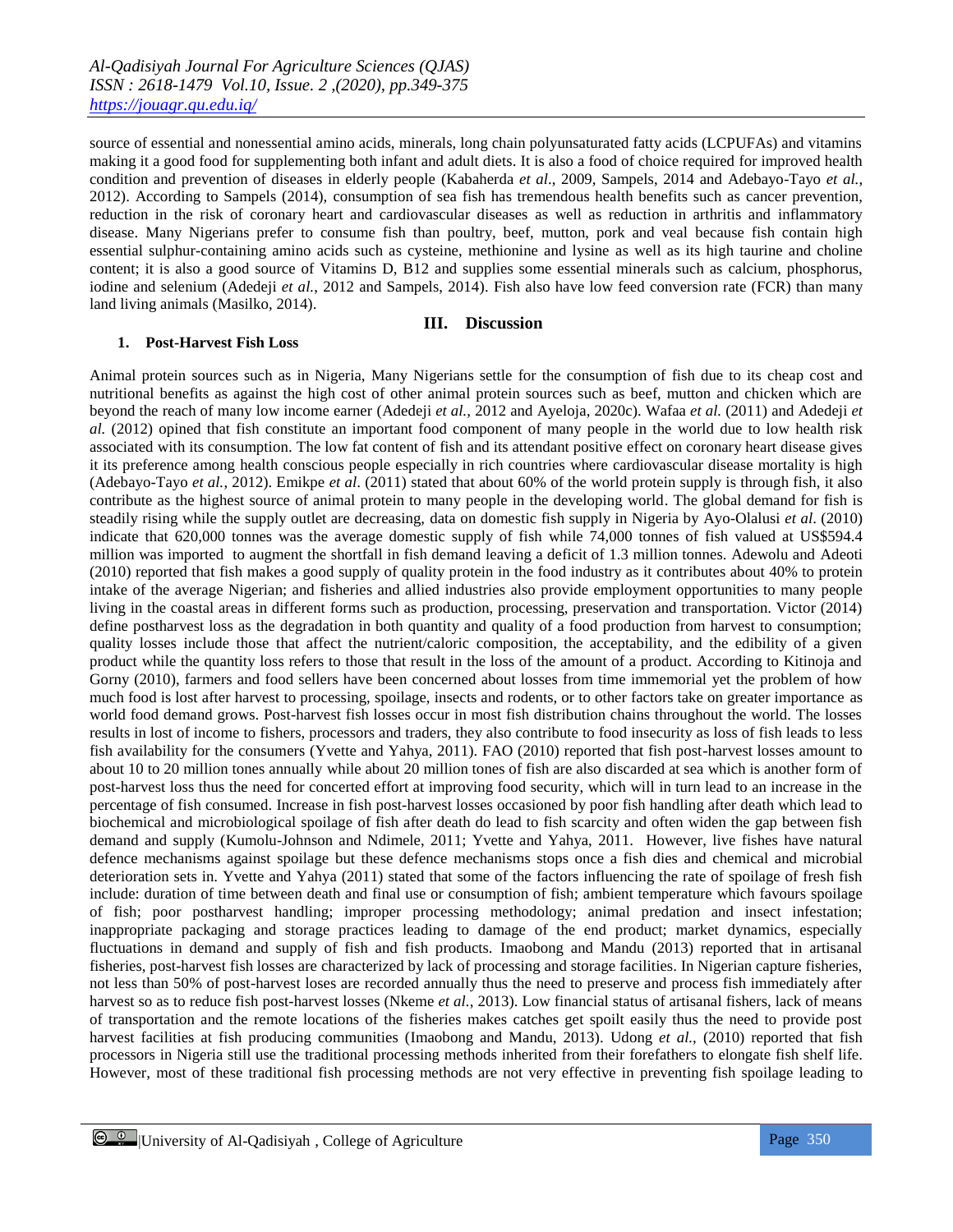high loss of fish. Al-Jufaili and Opara (2006) reported that high fish postharvest loss is a major challenge in the struggle of government to realize high income from fish subsector. Kiin-Kabari *et al*. (2011) reported that fungal spoilage, lipid oxidation with attendant production of off-flavours and poor storage stability of smoke-dried fish also constitute challenges in the Nigerian fishery industry. Yvette and Yahya (2011) reported that the main types of fish post-harvest losses include: physical loss; quality loss and market force loss.

#### **2. Physical Loss of Fish**

Physical fish loss refers to fish that are not used after capture or landing. It is either thrown away accidentally, voluntary or as authorized. Physical loss can be caused by theft, by insects eating the fish, or by bird or animal predation. Ayuba and Omeji (2006) reported that insect infestation is the cause of most prominent losses in quality and quantity of stored, dried fish in Nigeria. Medugu and Kabir (2013) also reported a large infestation of smoked fish by *D. maculatus* and *N. rufipes*  resulting in substantial weight and quality losses. Ayeloja *et al.* (2020c) reported that insects at their larvae stage cause more economic loss to smoked fish than adult insects, while *Necrobia rufipes* and *De*r*mestes* spp. most common insect species found to infest smoked fishes. The type of fishing gear use also play significant role in post harvest fish losses as some fish would have died in the water and have begun to spoil before the fishing gear is hauled into the canoe thereby commanding low market price that do not worth landing and they are therefore thrown away at sea (Adeleke *et al.*, 2013).

### **3. Quality Loss of Fish**

Quality loss refers to fish that has undergone physical damage, biochemical deterioration and microbial spoilage due thereby leading to reduction in the acceptability of the fish by consumers. Such fish does not command high market price, the fish monger is therefore forced to sell it at a give away price leading to loss of revenue. The poor transportation network in many developing countries usually force fish farmers to hold fish in transit unnecessary and this to quality loss of fish. Inadequate market information also result in prolonged keeping of fish and fish products for long periods by fish mongers thereby leading to degradation in the quality of fish and spoilage. George *et al.* (2014) also stated that fish should be processed as soon as the fish are caught or harvested so as to get good product. Some fresh-fish traders do not use ice and this lead to post-harvest fish loss when the customers do not come to buy them during the day. Therefore, good fish harvest postharvest handling practices should be employed in other to reduce fish post harvest loss.

# **4. Market Forces Loss**

Market is usually driven by forces of demand and supply and situation where supply far exceed demand do result in crash of the value of such commodity thereby leading to loss occasioned caused market forces (Yvette and Yahya, 2011). Market forces usually compel fish farmers to sell their fish product below the expected price expectations if there is glut in the market especially during the peak season (eg raining season) as increased fish production usually lead to increase in fish supply, when fish flood the market, the price will fall leading to economic loss due to market force. Lack of market information is another clog that do prevent fish producers from accessing to the right market with the appropriate fish product at the right time leading to economic loss. Marketing malpractices is another challenge that do lead to cheating or improper pricing of fish and this can cause market force loss. Therefore, there is need by researchers to devote utmost interest and resources towards minimizing fish post-harvest losses as quality loss of fish can lead also lead to loss of revenue by fish producers and if the economic loss lingers, it can lead to loss of interest in fish production (Tawari and Abowei, 2011).

#### **5. Fish Handling**

Fish is a major natural resource in world and it provide livelihood for many people involved in fish related activities such as fish harvesting, Aquaculturists, fish processors, fish marketers and service providers eg transporters etc, it is also serve as source of foreign exchange earnings for government (Al-Jufaili and Opara, 2006). Tawari and Abowei (2011) reported that a lot of fish is lost after capture due to improper handling, it is therefore important to adopt appropriate fish handling practice wile handling freshly caught fish so as to increase its shelf life. As a rule of thumb, fish farmers should avoid any rough handling that will make the fish struggle unnecessarily or die of asphyxia or oxygen starvation. Struggling after capture, hastens post-mortem spoilage by accelerating chemical reactions in the flesh of the fish. This usually reduce the duration of rigor mortis or muscle stiffening; thereby fast racking the process of bacteria attack and spoilage. However, catfish is known to remain alive after capture and would need to be stunned quickly after harvest to arrest degradation (Ayuba and Omeji, 2006). Once fish is taken out of their natural habitats, decomposition processes set in which will affect the end product and it is important to ensure quick and safe delivery of fish and fish products to consumers (Imaobong and Mandu, 2013). It is common practice to keep fish clean and maintained at low temperatures in order to minimize spoilage.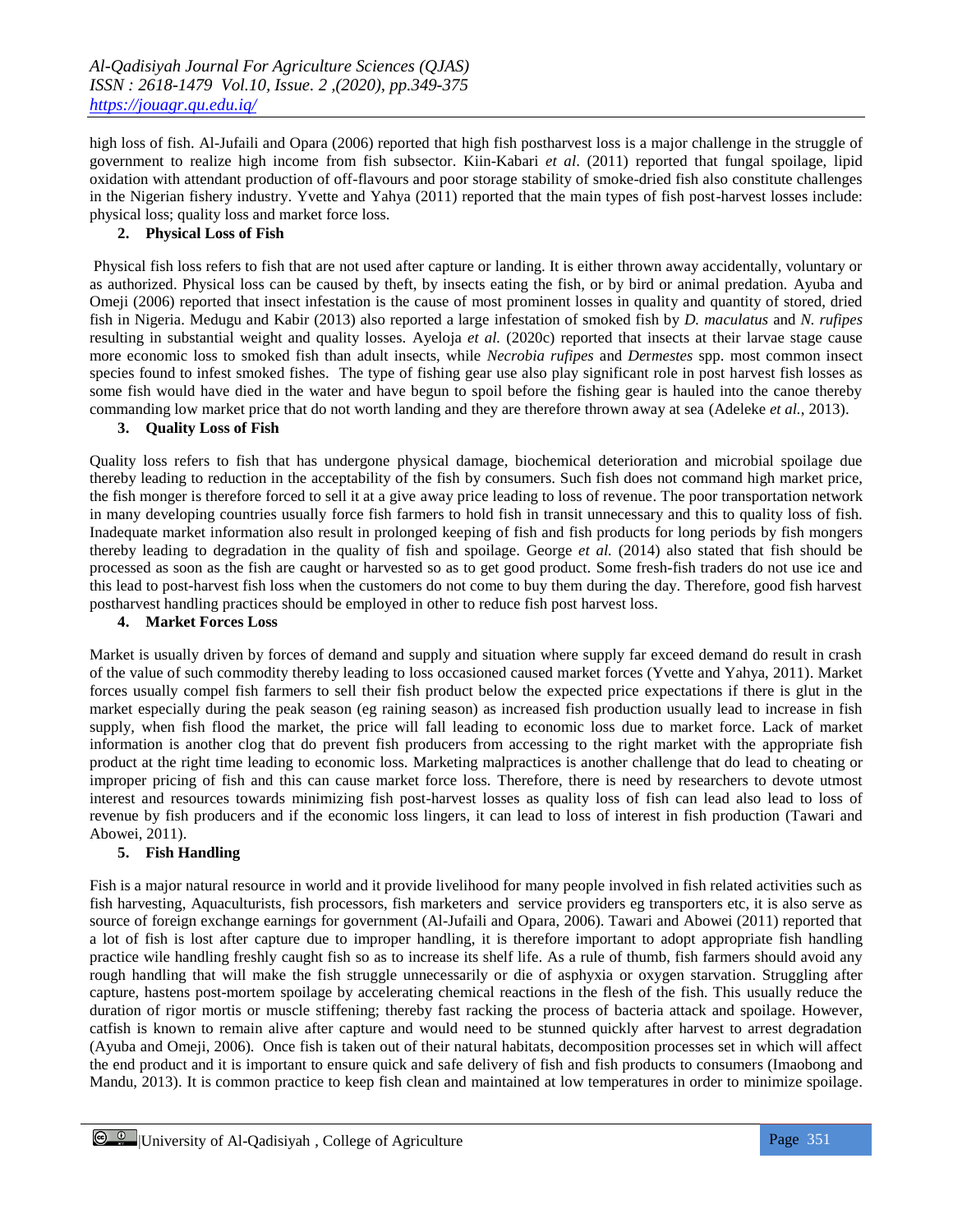There are numerous requirements, including the adequate supply of portable or chlorinated water which has been observed to remove most of the bacteria on fish body (Davies, 2006). Adams and Moses (2008) opined that time and temperatures control is the most important thing to do in other to ensure that seafood retains good freshness quality as long as possible, it is therefore important keep fish storage environment low during transportation and shield them from direct sunlight as fish the high ambient temperature in the tropics also aid fish deterioration (Ayeloja, 2019).

#### **6. Fish Preservation and Processing**

All the balanced biochemical reactions in healthy life fish is reversed after death resulting in gradual degradation and spoilage of fish (Akinola *et al*., 2006). Davies and Davies (2009) stated that fish is highly susceptible to deterioration without any preservative or processing measures and immediately a fish dies, a number of physiological and microbial deterioration sets in thereby degrading the fish. Akinneye *et al*. (2007) reported that method of capturing the fish could also influence the rate of spoilage as unsuitable method of harvesting can result in mechanical damage of fish, creates stress conditions on the fish which can accelerate its rate of deterioration after death. Health status of captured fish also play an important role in fish spoilage, the presence of parasites, bruises and wounds on the skin and the technique used in fish capture influences the health condition of captured fish. Emere and Dibal (2013) opined that it is necessary to preserve and process fish quickly in order to ensure the safety of the product, it is also important to moisture content of fish product to the bearest minimum due to the its perishable nature. Tawari and Abowei (2011) advised that freshwater fish processing should be properly preserved and processed in order to reduce wastes to the barest minimum. Oluborode, *et al.* (2010) also advocated for proper preservation and processing of fish as proper preservation starts the moment fish is harvested until it reaches the consumer's table. Akinola *et al*. (2006) reported different types of preservation methods to include drying, smoking, freezing, chilling and brining while Ayeloja stated that smoking is the most widely used fish preservation method in Nigeria. Kumolu-Johnson *et al.* (2009) reported that smoking resulted in concentrating crude protein components of fish as protein nitrogen will not be lost during drying process rather the protein level of fish will increase after smoking. Emere and Dibal (2013) in their study on the survey of the fish processing and preservation employed by artisanal fishermen in Kaduna city reported that the various methods of fish processing and preservation employed by fishermen in Kaduna city include; smoking, sun drying, salting, frying or a combination of these. However, the most prominent fish preservation method employed in the Niger Delta and entire Nigeria is smoke-drying. Smoking as a method of fish preservation combines three effects including; preservative value of smoke, drying and cooking, the operations involved in fish smoking impart pleasant flavour to product as well as preserving the fish (Abolagba and Nuntah, 2011). Akinola *et al*. (2006) stated that the traditional fish preservation methods employed in Nigeria is rudimentary as there is limited control over the drying process, some fish processors sometimes under-dry or over-dry with unnecessary exposure of the fish dirt, dust and insect infestation. There should be improvement in the traditional method of fish processing in other to reduce fish post-harvest losses in Nigeria. There is need to shorten the time it take to smoke fish using the traditional method as the several hours required to smoke dry fish in the oven couple with uncontrolled smoke make the process laborious. The quality of the product is judged by the degree of drying and appearance. During drying, water is removed from the surface of the fish. As the surface water is removed, it is replaced by water drawn up from the fish tissue, which leaves the fish surface. The rate of drying, consequently, the rate of removal of water is dependent on the air speed, relative humidity and temperature of the surrounding air (Delgade *et al*., 2003; Davies *et al*., 2008), if the surrounding air conditions remain constant then the rate of drying will also remain constant. This stage of drying process of drying is referred to as the "constant rate drying". As the removal of moisture from the fish continues, the drying effect continues. Eventually, the concentration of the moisture at the fish surface falls consequently, the movement of moisture to the surface also drops and the drying rate slows down. This stage is referred to as the "falling rate drying" (Emokpae, 1979 and Davies *et al*., 2008). Both rates drying are under the influence of numerous factors. Notably is the relative humidity of the air. If the air is fully saturated with water vapor, drying will not take place. The relative humidity must be less than 100% for drying to occur. It is obvious therefore that the lower the relative humidity, the faster the drying rate. Increased air speed results in faster drying rates (Eyo, 1997; Krasemann, 2004 and Eyo, 2001). When smoking a fish speed of drying is influenced by a number of factors including; the speed of the air flow, the moisture content of the fish, the temperature and moisture content in the smoke and most importantly, the relative humidity (RH) in the surrounding air (Krasemann, 2004). Humidity can affect the speed of drying by limiting the absorption of water by the air. RH is usually about 65% at 30°C, which are very good conditions for colddrying. A RH of less than 65% may cause hardening of the product and an RH higher than 65% will prevent effective drying (Krasemann 2004). Daramola *et al.* (2007) recommended that moisture content less than 10% should be maintained in stored smoked fish to reduce the growth of bacteria and moulds. Damage and insect infestation negatively influence smoked fish quality. Smoked fish as source of foreign exchange is gradually losing ground because the laws governing the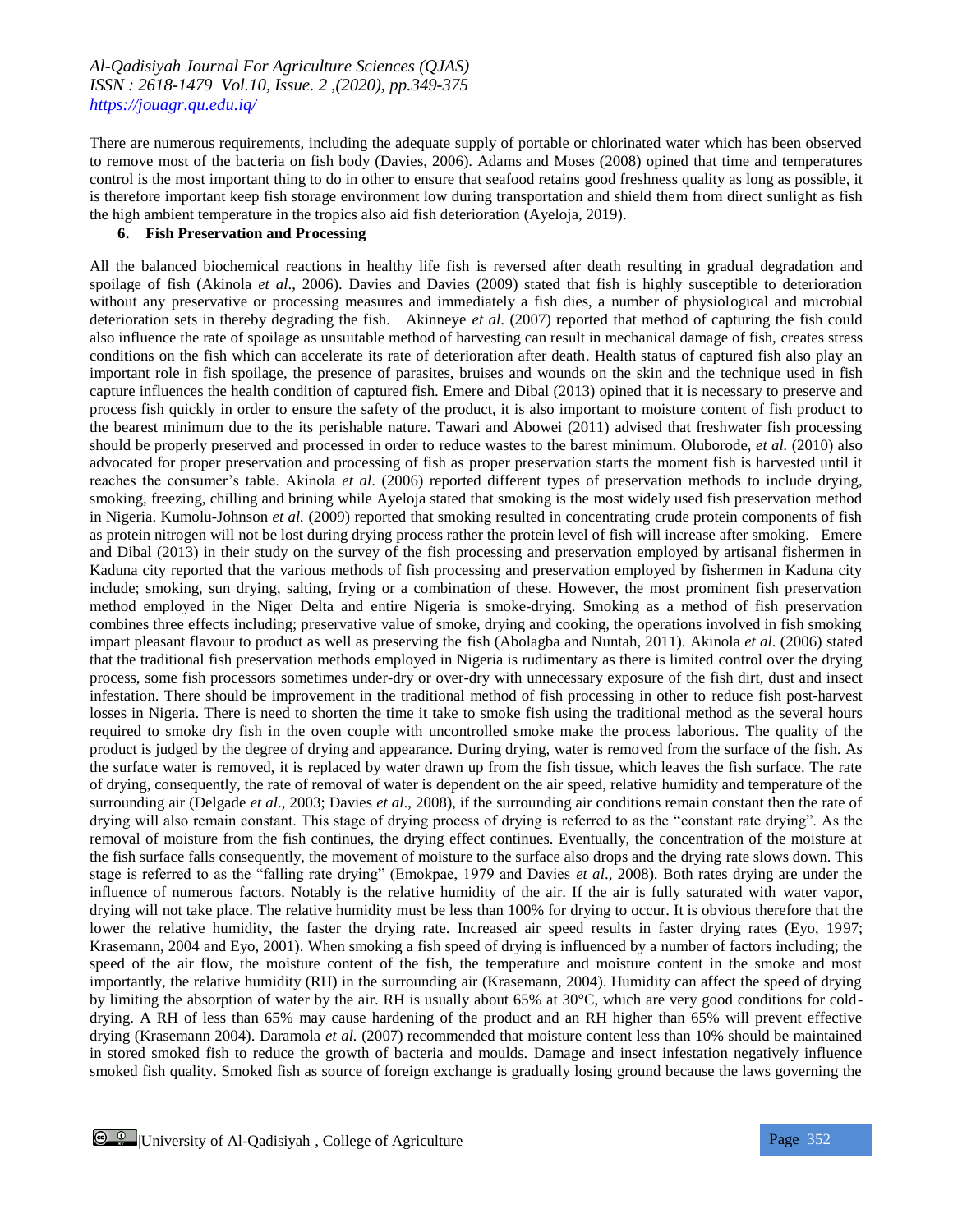exportation of processed fish to developed countries are becoming increasingly stringent due to the emergence set of Food Safety and Agricultural Health Standards, along with changing market requirements (Oyelese, 2006; Abolagba and Nuntah, 2011).

#### **7. Fish Smoking**

Man has used smoke for preservation and preparation of food for thousands of years (Krasemann, 2004; Holma and Maalekuu, 2013 and Oluborode *et al.*, 2013). Smoking is a popular traditional method of fish preservation in most developing countries (Tawari and Abowei, 2011; Oyelese, 2006; Abolagba and Nuntah, 2011 and Akinola *et al*. (2006). Several methods are available for smoking; and different smoked products have been developed in various parts of the world in relation to the properties of the locally available raw materials and the general level of technology (Hjorleifur and Arnheiour, 2004; Emere and Dibal, 2013). Today smoking for preservation is common only in less developed countries. Smoking for texture and flavour is popular in developed countries where an integrated logistical infrastructure for the efficient transportation of perishables is in place (Victor, 2014;Yvette and Yahya, 2011 and Krasemann, 2004). Hjorleifur and Arnheiour (2004) and Emere and Dibal (2013) opined that the process of smoking includes different preparatory steps such as salting, drying and smoking; and in the case of hot smoking, application of heat. Smoking combines the effect of the destruction of bacteria by compounds in the smoke, such as phenols and the cooking of the fish, since, high temperatures are normally generated during the hot smoking process. Smoked fish products have long shelf life, attributable to the drying and cooking effects (Tawari and Abowei, 2011). Steps to be followed during smoking process include trimming, brining and drying (Hjorleifur and Arnheiour, 2004 and Emere and Dibal, 2013).

#### **8. Trimming**

Fish for smoking must be of high quality, fresh and free from disease. The preparation of raw material for smoking depends on the species, size of the fish and the intended form of the product. Trimming may include filleting, splitting or chunking (Krasemann, 2004 and Holma and Maalekuu, 2013). According to Tawari and Abowei (2011), the process of filleting involves laying the fish on one side and cutting from behind the base of the pectoral fin, surrounding the back of the head. The cut portion is then extended towards the tail along the backbone. The rib bones are freed from the flesh and carved from the skin muscle covering the abdomen. The tail is then separated from the block of flesh. The fish is then turned and the other side treated in the same way. This method if expertly handled produces simple fillets. Block fillets are produced with slight modifications which include not freeing the flesh from the dorsal region so that when the fish is turned on the other side and filleted, the two halves produced are formed along the dorsal region. It was also reported that fish splitting involves cutting open fish from head to tail and the removal of gut. Splitting of fish may be done prior to drying, smoking or salting. In addition, large fish may be cut into pieces (chunking). This facilitates fast cooling with ice, prior to further processing.

### **9. Brining**

Kabahenda *et al.* (2009) stated that salting is a popular method of fish preservation which has been in use for centuries and in many places around the world such as Asia, Europe, and Latin America because it is is less costly, and easily performed together with other preservation methods such as drying or smoking. Salting could be by brining or dry salting; and sometimes the injection of salt. The concentration of brine and time of brining depends on the type of product and the amount of salt that is desired in the final product. Various salt concentrations are used for smoked fish products ranging from 2% to 20% (Razavi, 1994 and Emere and Dibal, 2013). Tawari and Abowei (2011) described four standard methods for salting fish. These are brining, dry salting, Kench and pickle salting methods. In brine salting or brining, the fish is immersed in a solution of salt in water. Where granular salt is rubbed into the surface of fish, the process is referred to as dry salting. Coarse salt is more suitably used in Kench salting (Brigitte *et al.*, 2004). However, in this process, the salt is rubbed into the surface of split fish and the fish are stored with salt placed between each layer of fish. The liquid formed is not allowed to drain off the fish but eventually covers it (Brigitte *et al.*, 2004). In pickle salting, one kg of salt is used for three kg of fish, which is equal to 30-35 kg of salt for 100 kg of fish. This method involves putting a thick layer of salt on the bottom of barrel then one layer of fish is put on the salt with the skin facing up after which the fish is covered with a layer of salt and make sure that no parts are left uncovered, layers of salt are then alternated with layers of fish, the final layer of fish is then covered with a thick layer of salt (Brigitte *et al.*, 2004).

# **10. Drying**

Drying is defined as the removal of water by evaporation (Tawari and Abowei, 2011); and is a very important part of the smoking process. When applied to fish, drying is the removal of water by any method as a means of preservation and shelf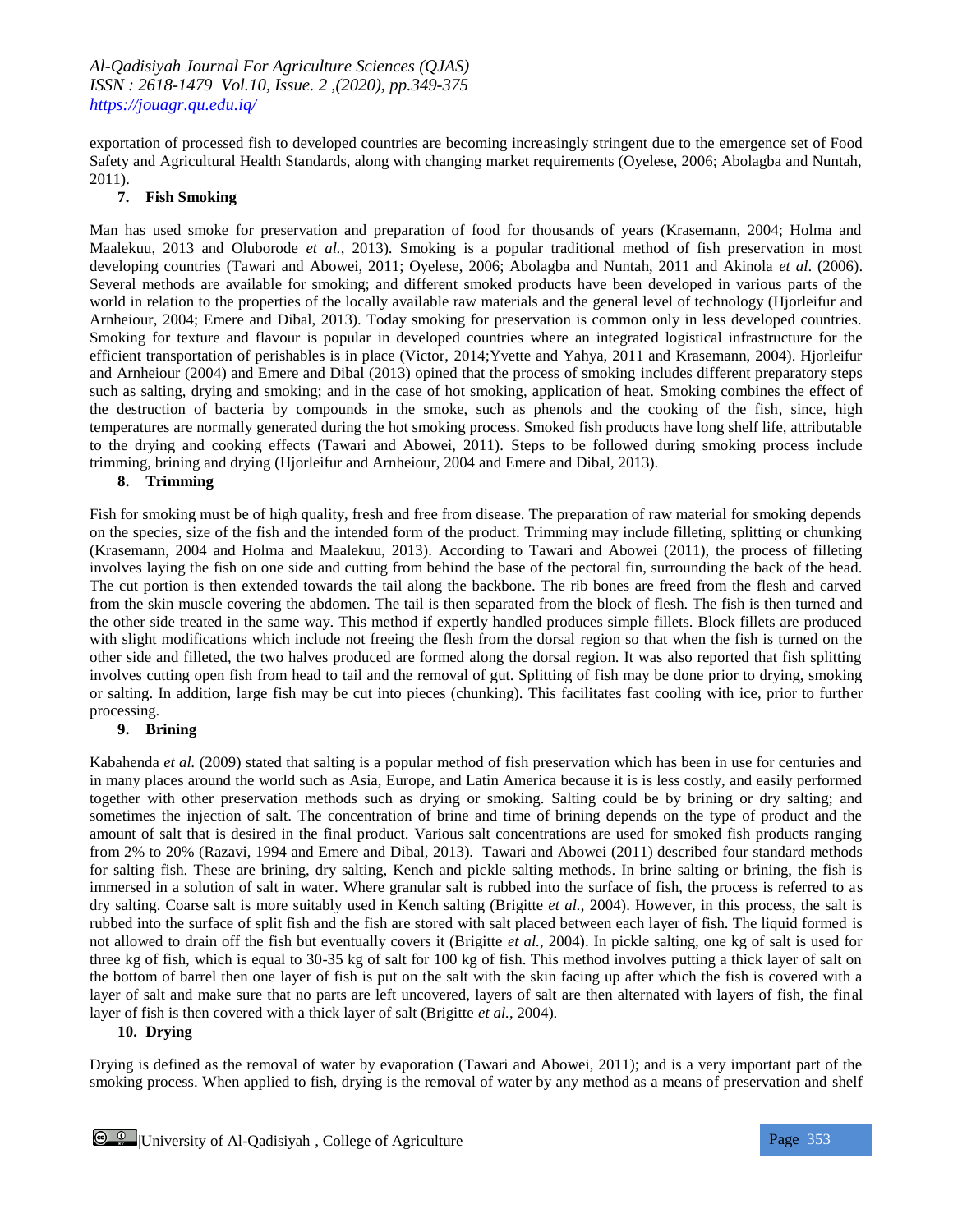life elongation. The energy required to drive the moisture from the surface of the fish can be obtained from a variety of sources including wood, sun, solar drier, electricity and mechanical driers (Davies *et al*., 2008). During drying, water is removed from the surface of the fish. As the surface water is removed, it is replaced by water drawn up from the fish tissue which leaves the fish surface. The rate of drying and consequently, the rate of removal of water are dependent on the air speed, relative humidity and temperature of the surrounding air (Delgade *et al*., 2003; Tawari and Abowei, 2011).While the surrounding air conditions remain constant, the rate of drying will also remain constant. This stage of the process of drying is referred to as the "constant rate drying". As water removal from fish continues, the drying effect continues until the concentration of the moisture at the fish surface falls, consequently the movement of moisture to the surface also drops and the drying rate slows down. This stage is referred to as the "falling rate drying" stage. Both drying rates are mostly influenced relative humidity of the air because if the air is fully saturated with water vapor, drying will not take place because relative humidity must be less than 100% for drying to take place (Tawari and Abowei, 2011). It is obvious therefore that the lower the relative humidity, the faster the drying rate, thus increased air speed results in faster drying rates. It is possible to control the quality of smoke-dried fish products by defining the smoking process with respect to air speed, raw material characteristics and temperature (Razavi 1994; Krasemann, 2004). Daramola *et al.* (2007) recommended that moisture content less than 10% should be maintained in stored smoked fish to reduce the growth of bacteria and moulds. Daramola *et. al*. (2007) recommended that the optimum storage period of smoked fish under normal tropical temperatures at 10% moisture content is 4-5weeks.

#### **11. Hot and Cold Smoking**

Idah and Nwakwo (2013) reported that fish smoking and its effects have been of interest to several researchers many of whom have reported that smoking of fish accelerates drying and prevents microbial activities on the fish. Olayemi *et al.* (2013) opined that smoking is the simplest method of preservation among the several methods preserving fish as it does not require sophisticated equipment or highly skilled workers. Bukola *et al*. (2008) reported that smoke drying methods used in Nigeria require low capital investment as smoke drying is conducted in fishermen camps and fish processing centers using traditional smoking kilns of clay, cement blocks, drums or iron sheets. Methods of fish smoking vary between different countries and within same country depending on the species of fish and the type of product desired (Chukwu and Shaba, 2009). Smoking as a method of preservation produces commonly acceptable products as it imparts desirable colour and flavor (Idah and Nwakwo (2013). After salting, a combination of drying and smoking at temperatures of about 20-30°C for cold smoking and 70-80°C for hot smoking is used for smoked products (Food Reference Website, 2004, Obodai *et al.*, 2009). Tawari and Abowei (2011) reported that when wood and sawdust are burnt, smoke is produced as a result of incomplete combustion. The smoke thus produced depends on the amount of air available and the quality of wood or sawdust. Obodai *et al.* (2009) stated that smoking may be done in a variety of ways including: salting before smoking; presmoking and cold-smoking, these processes involves the use of fuel-wood. Wood smoke is a mixture of complex chemical products including gases, vapor and volatile substances absorbed on the wet surfaces of fish during smoking; and produce the characteristic aroma (Tawari and Abowei, 2011). Obodai *et al.* (2009) stated that type of smoke determines the colour, which is one of the qualities that attract consumers and this colour is largely dependent on the type of fuel wood used for smoking the fish and the method of smoking adopted. Soft woods produce a lot of smoke, which may lead to blackening of the finished products, while hard wood produces golden brown or light brown products.

#### **12. Role of Women in Fish Processing**

In Nigeria, the social setting is patriarchal and men usually hold the sovereign power, and control households and the society as a whole; while women are assigned a lower status compared to men (Akinpelu *et al.*, 2013). The historical deprivations of women socially, legally, politically and technologically aggravate their position and they are often relegated only to roles of bearing and rearing children (Nwabueze, 2010 and Ahmad, 2001). Furthermore, economic issues and other public institutions are gender-biased; and often ignore the needs of women, in some cases men are better paid than women (Rosemond and James, 2012). Some of the gender-biased differentiations within the household including access to processing resources, control over family labour, inequality in consumption and responsibility for domestic expenditure (Rosemond and James, 2012 and Baden 1997) identified. Tamale (2004) argues that the non-recognition of women's labour on domestic chores is reinforced by the unequal allocation of resources. Thus, the lack of access to and control over productive resources is the main factor limiting women participation in economic activities including fish processing thereby hampering the human development process (Ibrahim *et. al.*, 2010). The role of women in food production, processing and marketing has become more relevant as a way of fighting poverty and ensuring food security within the household (Ibrahim *et. al.*, 2010). Ayo-Olalusi (2010) reported that women (80%) are more involved in fish marketing in Nigeria than men. A similar opinion was expressed by Lawal and Idega (2004) that 90% women participation in fish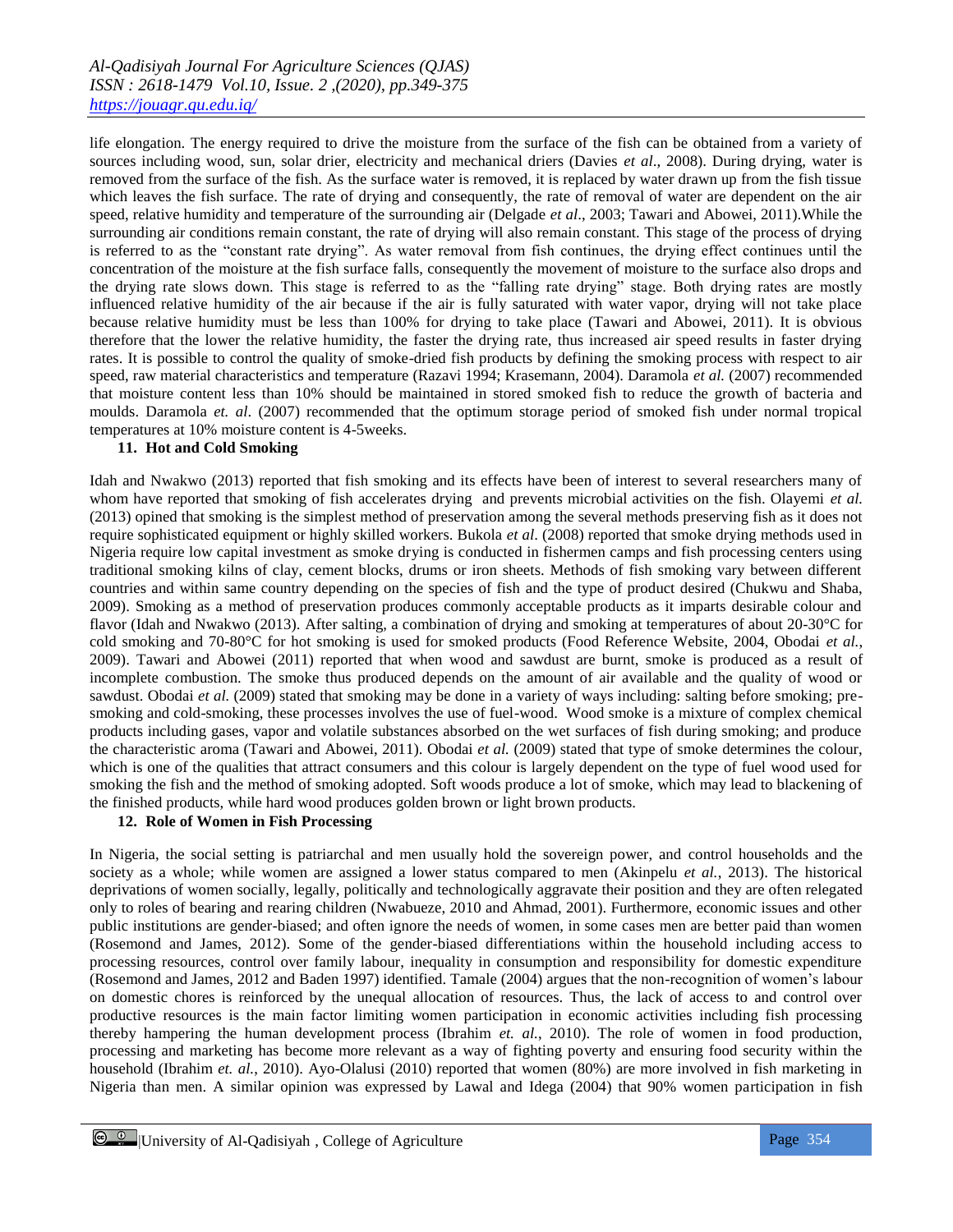marketing in Benue state Nigeria. It has been observed that all over Africa, women provide 60 to 80% of agricultural labour force (Sofranko, 1984; Rosemond and James, 2012). Rural women play a vital role in production and provision of food for households, and are involved in post-harvest activities and marketing of farm produce in order to supplement family income (Ibrahim *et al.*, 2010). Women play a crucial role in fisheries; with their main activities including processing and marketing of fish products (Paris and Chi, 2005: Ahmad, 2001). Ibrahim *et al.*, 2010 reported that Nigerian women engage in fish processing in order to pay their wards school fees, procure household assets, generate savings, and purchase goods and services. Rosemond and James (2012) reported that fish processing offers Ghanaian women in the coastal areas income, savings and investment opportunities, wealth creation, employment and improvement in the socio-economic conditions of their households. Women as members of the fishing communities globally play important roles in the processing and preservation of the fish products through the use of indigenous knowledge (Pidatala and Khan, 2003). Women participate actively in the fish preservation sector on small scale, private and cooperative associations' levels (Oluwatoyin *et al.*, 2010). In general women have been reported to be more involved in post-harvest activities than men (Nwabueze, 2010). Nwabueze (2010) also reported that most fish preservation techniques, such as smoking, drying, and fermentation are employed by women near or inside the house to preserve fish and other food products; and are often considered as domestic activities, enabling them to combine these activities with other domestic chores. Yisa *et al*. (2011) also reported that women's contribution in the fishery sub-sector is particularly important especially in the area of marketing and processing. According to Williams (2006) the socio-economic potentials of women in riverine small scale fishery in Nigeria is significant. Yisa *et al.* (2011) reported that most fish processors and marketers from the village level to the city merchants in Nigeria were largely women. Moreover, most of the women are found to be full time fish processors and marketers. In Delta State Nigeria, marketing of fish provides most rural women their only source of income. In some cases, restricted time budgets, social and cultural factors limit the ability of the woman to participate fully in fish marketing (Nwabueze, 2010).

#### **13. Shelf Life**

Shelf-life is defined by Mifflin (2006) as the term or period during which a stored commodity remains effective, useful, or suitable for consumption. David and Persis (2000) defined shelf-life as the time during which a food product will: (i) remain safe (ii) be certain to retain desired sensory, chemical, physical, and microbiological characteristics (iii) comply with any label declaration of nutritional data when stored under the recommended conditions. This definition emphasizes the important issue of storage conditions on product shelf-life.

#### **14. Factors Influencing Shelf-Life**

David and Persis (2000) reported that many factors can influence shelf-life. These factors can be categorised into intrinsic and extrinsic factors. Intrinsic factors are the properties of the final product; and include: Water activity (*A*w), pH value and total acidity, Redox potential (*E*h), available oxygen, nutrients, natural micro flora and surviving microbiological counts, natural biochemistry of the product formulation (intrinsic enzymes, chemical reactants) and use of preservatives in product formulation (e.g. salt). Fish is a low acid food and is therefore highly susceptible to pathogenic and enzymatic spoilage (Mifflin, 2006 and King, 2001). It is one of the most perishable of all staple commodities especially in tropical regions of the world, and if not consumed within one day of capture, becomes unfit for human consumption, unless subjected to some form of processing (Ihuahi *et al.*, 2010 and Abolagba *et al*., 1996). Several studies regarding shelflife of freshwater tropical fish including tilapias have been done by many researchers (Kapute *et al.*, 2013). Sengul *et al.* (2008) studied the shelf life and some nutritional components of gilthead seabream (*Sparus aurata* L., 1758) after Cold and Hot Smoking. Packaging materials, temperature fluctuation and post processing handling influences the shelf-life of of fish sausage and fish ball ( Siddique *et al.*, 2013). In Nigeria, over 80% of fish harvested is preserved by various methods of curing to prolong shelf life; and these products are highly acceptable by the local consumers (Salawu *et al*., 2004 and Idah and Nwakwo, 2013). The longer fish is smoked, the longer its shelf life (Arthur and Osei-Somuah, 2004; Abolagba *et al.*, 2002). The need to protect smoked fish from pests is imperative when the crucial role it plays in ensuring food security, income generation and employment opportunities is considered (Akinwunmi, 2011). The realization of the serious limitations including health hazards, cost, development of highly resistant strains etc. offered by the use of highly persistent chemicals as fish protectants had elicited interest in seeking alternative methods of controlling fish spoilage. One of such promising area is in the use of plant-derived pest control agents (Akinwunmi, 2011). Many Nigerian medicinal plants and spices have been cited as pest control agents of stored grains, legumes and smoked fish (Adedire and Lajide, 2000; Okonkwo and Okoye 2001; Fasakin and Aberejo 2002; Ofuya 2003).

# **15. Antimicrobial Properties of Plant Extracts**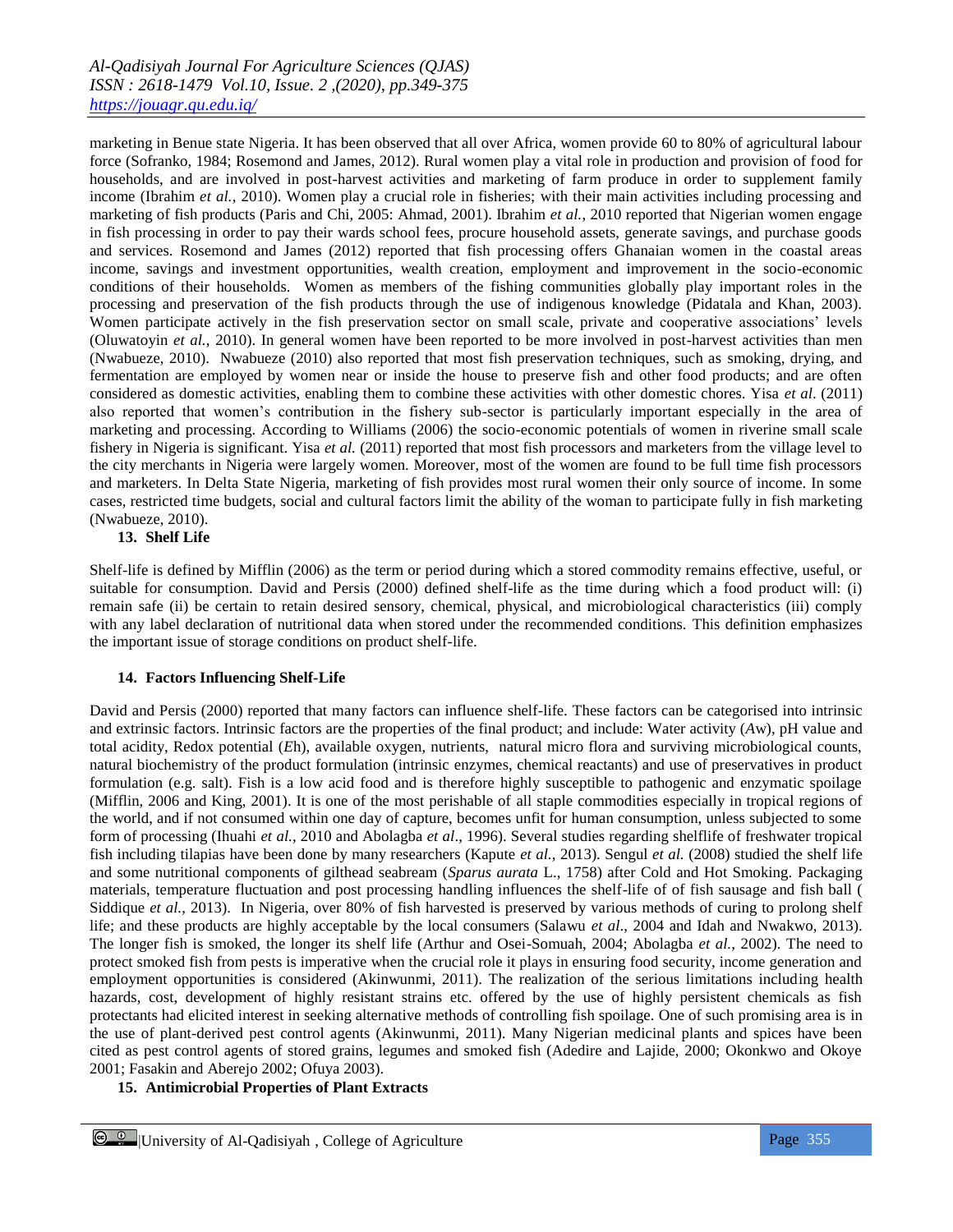In Nigeria the use herbs and plant extracts in the treatment of diseases is well known. Traditional medicine is the oldest method of curing diseases and infections; and various plants have been used in different parts of the world to treat human diseases and infections (Nuray *et al.*, 2015; George *et al.* 2009, Ekpo and Etim, 2009; Oluborode *et al.*, 2013; Kumolu-Johnson and Ndimele, 2011; Sahgal *et al.*, 2009; Owhe-Ureghe *et al.*, 2010; Aibinu *et al.*, 2007; Ayoola *et al.*, 2008; Idris *et al.*, 2010 and Omojowo *et al.*, 2008). Indu and Nirmala (2010) reported that medicinal plants possess biological activity, antibacterial, antifungal and antioxidant properties and this encourages the use of spices from ancient times for different purposes including: flavouring, keeping away the pests, and in perfumery. In recent years, however, medicinal plants have represented a primary source for the pharmaceutical industry (Ajose, 2007 and Nuray *et al.*, 2015). No less than 400 compounds derived from plants are currently used in the preparation of drugs; such as vincristine and vinblastine used in the treatment of cancer (Ajose, 2007; Indu and Nirmala, 2010; Aibinu *et al.*, 2007 and Djamel *et al.*, 2011). Leaf poultice is used for headache, swelling, cold and wound dressing. Chopped pieces of the dried stem and roots are usually steeped in alcohol and used for stomach ache and as worm expellant in humans in the Delta region of Nigeria (Onocha and Olusanya, 2010; Lee *et al.*, 2008; Nair *et al.*, 2005 and Ayoola *et al.*, 2008). Jimoh *et al.* (2020) stated that *Moringa oleifera* seed can be used as fish preservative as it possesses some antimicrobial effect against some food borne microorganisms often implicated in spoilage of smoked fish. In the past decade interest on the antibacterial property of plant extracts has been growing (Lee *et al*., 2007 and Nuray *et al.*, 2015). Food processors and agencies are very concerned with the high and growing number of food-borne outbreaks and illnesses associated with microorganisms, especially bacteria. Bacteria also have become far more resistant to many antibacterial agent (Mahida and Mohan, 2006). Out of the two million people who acquired bacterial infections in United States of America (USA) hospitals annually, 70% involved the strains that are resistant to at least one antibacterial agent (Cushnie and Lamb, 2005). According to Mahida and Mohan (2006) the emergence of antibiotic-resistant microorganisms had swiftly reversed the advances of previous fifty years of research on antibiotics. Consumers are also questioning the safety of foods containing the synthetic antibacterial agent as preservatives (Shan *et al*., 2007). Pirimiphos-methyl (Actelic) is the synthetic preservative recommended for elongating the shelf life of dried fish (Daramola e*t al.*, 2007). There has therefore been an increasing interest in developing new types of highly effective and non-toxic antibacterial agents from natural sources (Shan *et al*., 2007). Over the past two decades, scientists have turned back to traditional folk medicines or natural products to uncover the scientific basis of remedial effects such as antibacterial agents (Djamel *et al.*, 2011 and Haslam, 1996). Beside plants, fruits also have become a subject of interest for researchers investigated since their bioactive compounds closely-related with herbs are commonly referred to as phytochemicals: such as carotenoids, polyphenols and anthocyanins that are present in such fruits and vegetables as tomatoes, grapes, pomegranates and strawberries are gaining lot of interest due to their functional property (Nuray *et al.*, 2015; Jayaprakasha *et al*., 2001; George *et al.*, 2009; Li *et al*., 2006; Rao and Rao, 2007). Furthermore, natural compounds in fruits and vegetables such as polyphenols e.g. flavonoids and tannins have shown very promising results in combating bacteria, fungi and viruses (Ahmad and Beg, 2001; Cushnie and Lamb, 2005). According to Onyeagba *et al.* (2004) the antimicrobial effect of *in vitro* application of aqueous and ethanolic extracts of garlic (*A.sativum* Linn.), ginger (*Zingiber officinale* Roscoe*)* and lime (*C. aurantifolia* Linn*.)* juice was assayed against *Staphylococcus aureus; Bacillus spp., Escherichia coli* and *Salmonella spp.* All the test organisms were susceptible to undiluted lime-juice. Garlic (*A. sativum*) has long been used as both a flavoring agent and for its potential benefit of preventing and curing ailments in many cultures. Epidemiological, clinical, and preclinical studies have shown the close relationship between dietary habits, including garlic intake, and the occurrence of disease. Garlic has been investigated extensively for health benefits, resulting in more than 1000 publications over the last decade alone; and is considered one of the best disease-preventive foods, based on its potent and varied effects (Harunobu, 2006, Owhe-Ureghe *et al.*, 2010 and Fareed *et al*., 2007). The popularity of garlic and onions in folk medicine through the centuries for treatment of such varied disorders as dog bites, insect stings, earaches, burns and wounds, baldness, headaches, chest colds, respiratory ailments, asthma, pneumonia, diabetes, cardiovascular disorders, and rheumatism, among others, can be attributed to their pungent aroma, strong taste and, in the case of onion, its potent lachrymatory effect (Owhe-Ureghe *et al.*, 2010; Onyeagba *et al.*, 2004; and Eric *et al.*, 1993). Owhe-Ureghe *et al.* (2010) suggested that a paste made by blending garlic and lime could be used as a mouth wash in the treatment of dental caries, mouth-sore and sore-throat; and could also be incorporated into toothpaste to prevent dental caries because garlic (*A. sativum* Linn.) and lime (*C. aurantifolia* Linn.) had inhibitory activity on seven bacterial species (*Streptococcus mutans*, *Lactobacillus acidophilus*, *Norcadia asteroides*, *Pseudomonas aeruginosa*, *Actinomyces viscosus*, *Staphylococcus aureus* and *Veillonella alcaligens*) isolated from 240 extracted, carious teeth when investigated using standard techniques. Lime (*C. aurantifolia* Linn.) is also known to be an essential ingredient in the preparation of most herbal concoctions. It is used to suppress stomach ache, added to honey and palm oil to relieve cough, and lime mesocarp is also used as a good facial scrub to prevent pimples (Oyagade *et al.*, 1999). Its antimicrobial activities have also been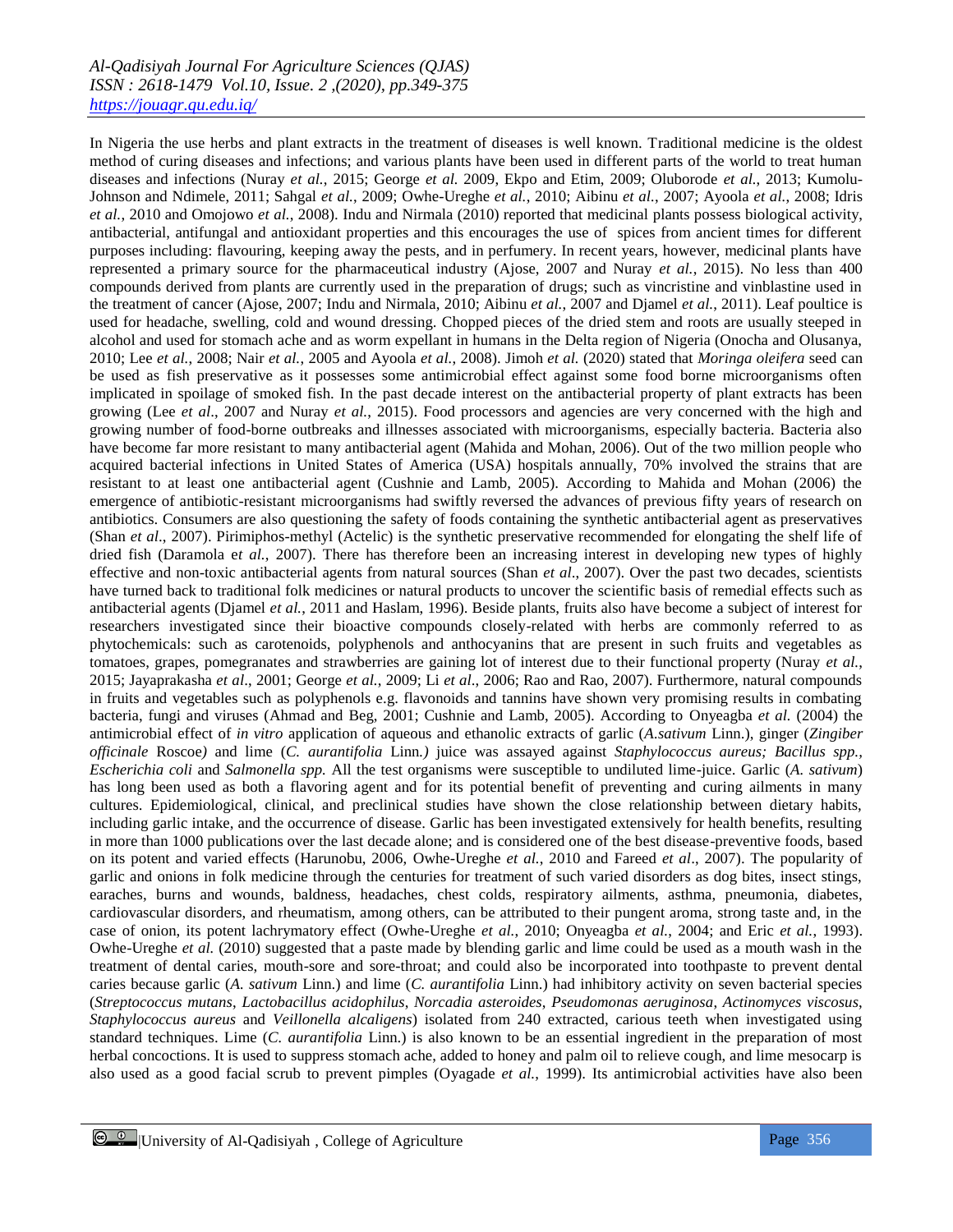described as various parts of the plant were found effective against gram-positive and gram-negative bacteria, as well as *Candida albicans* (Aibinu *et al.*, 2007; Owhe-Ureghe *et al.,* 2010; Kelvin, 2010 and Lee *et al.*, 2008). The antimicrobial activity of the volatile oils of tangerine (*Citrus reticulata*) fruit peel has equally been described (Ayoola *et al.*, 2008). Garlic (*A. sativum* Linn) on the other hand, has been reported to help prevent heart disease, including atherosclerosis (Owhe-Ureghe *et al.* and Durak *et al.*, 2002), as well as high blood pressure and cancer (Nishino, 1990; Imai, 1994). As early as 1858, Louis observed garlic's antibacterial activity; and it was used as an antiseptic to prevent gas gangrene during world war II (Kock and Lawson, 1996). It has also been reportedly used in AIDS patients to treat *Cryptosporidium* infections in an uncontrolled study in China, it was observed that garlic, ginger and lime was reported have powerfull antimicrobial effect (Fareed *et al.*, 2007 and Onyeagba, *et al.*, 2004).

#### **16. Determination of Fish Spoilage**

Issues regarding quality and safety of fish and fish products is gaining global attention due to many reasons including the fact that fish is a highly perishable commodity (Kapute *et al.*, 2013). Abbas *et al*. (2006) defined shelf life of a fish as the time from when it is taken from the water until it is no longer fit to eat. Suhendan *et al.* (2002) and Ihuahi *et al.* (2010) reported that there are many methods for the determination of fish spoilage. The determination of the sensory quality, microbial growth and chemical changes are based on the measurement of postmortem deteriorative changes in fish. Autolytic deterioration is the cause of the loss of freshness and occurs as soon as fish dies. Bacteriological assessment, total volatile amine (TVBN), and trimethylamine (TMA-N) contents and pH analyses describe latter postmortem deteriorative changes only (Linda and John, 2010; Nilgun, 2006; Luong *et al.*, 1992). Izci *et al.,* (2011) examined chemical changes in fish fingers produced from smelt sand (*Atherinaboyeri*) during a period of freezing (6 months at -18˚C), and the report demonstrated that significant chemical changes as there was decreases in the contents of moisture and protein while there was significant increase in lipid and ash contents. Olayinka *et al.,* (2009) also studied microbiology in food ingredients and conducted sensory evaluation of fish finger samples prepared from shrimp; the study concluded that fish finger produced from shrimp was safe and healthy in terms of microbiological evaluation and it had good nutritional value and maintained a high amount of protein. Tokur *et al.*, (2006) examined the effects of freezing (-18<sup>°</sup>C), on fish finger samples produced from washed and unwashed ground meat mirror carp fish (*Cyprinuscarpio*L.,1758), and reported that sensory parameters of color, odor, flavor, and general acceptability decreased for both groups during frozen storage but evaluators still rated the product as acceptable. Oyelese (2006) in their study on the maximum amount of storage time for fish paste and fish cake made of Tilapia fish reported that paste made of healthy fish, processed according to eight different procedures could be kept for a period of 3 months. Rezaei and Hedayatifard (2013) in their study on the evaluation of qualitative changes of fish fingers made from big head carp *(Aristichthys nobilis*) during frozen storage compared qualitative changes and nutritional values of the three tested fish finger formulations stored at -18˚C and were sampled at various storage days of 0, 30, 60 and 90 days for changes in peroxide (PV), thiobarbituric acid (TBA) and *total volatile nitrogen* (TVN) contents, their result using PV index indicated that the 90 days was the longest shelf life for samples stored at -18˚C. Daramola *et al.* (2007) also establish that keeping quality of smoked fish stored in plastic basket for 56 days under ambient conditions decreases with increase in length of storage using total volatile nitrogen (TVN), pH, peroxide value (PV), free fatty acid (FFA) levels and physical quality of fish as indices. Another study conduct by Nilgun (2006) indicated that surimi produced from anchovy (*Engraulis encrasicholus* L., 1758) could be stored under frozen condition for 5 months with its spoilage condition remaining within limits. Siddique *et al.*, (2013) in their study of the quality and shelf life of fish sausage and fish ball prepared from bombay duck observed that coliform bacteria was absent in all their products during the first 7th day of storage at room temperature (28<sup>o</sup>C) and in the refrigerator. Serkan *et al.* (2010a) determined the total volatile basic nitrogen (TVB-N), thiobarbituric acid (TBA), trimethylamine (TMA), proximate composition and sensory evaluation of raw and hot smoked garfish (*Belone belone euxini*, Günther, 1866) stored at ambient and refrigerated temperatures for 25 days, it was observed that TVB-N, TBA, TMA values increased during storage time. Egbal *et al.* (2013) reported no pathogenic microorganisms like *Escherichia coli*, *Salmonella* spp and *Staphylococcus aureus* were detected on smoked *Clarias lazera* immediately after smoking while E. coli and *Staphylococcus* were observed on 21th and the 28th days of storage at refrigerated temperature ( $5 \pm 1$ °C). They also observed a significant ( $p < 0.05$ ) increase in the percentage of total protein, lipid and ash contents with increased storage time while percentage crude fat and moisture content decreased significantly  $(p < 0.05)$  with increased storage time. Akise *et al.* (2013) reported an increase in the moisture content and fungi count of smoked *Lutjanus agennes* (Red Snapper), *Mugil cephalus* (Mullet), Chrysichthys walker during storage at room temperature for 6 weeks. Ihuahi *et al.* (2010) found *Clarias angullaris* to be in acceptable conditions for 12 days of icestorage in insulated ice box. Abolagba and Melle (2008) in their study of the chemical composition and keeping qualities of a scaly fish tilapia, *Oreochromis niloticus* smoked with two energy sources observed reduction in the protein and amino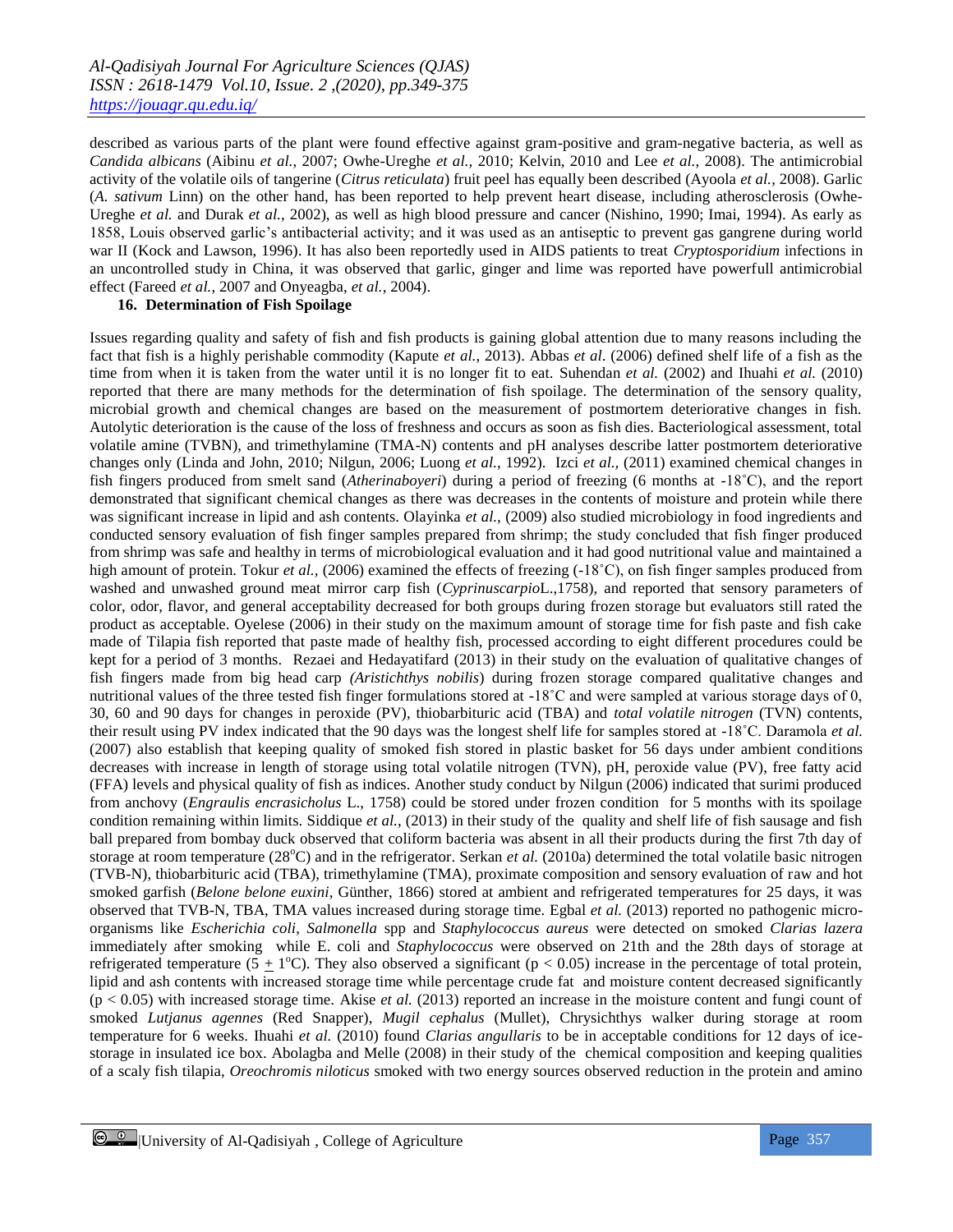acid profiles after 1 month of storage which could be due to the denaturing or even spoilage of the protein samples. Similar report was given by Abolagba and Osifo (2004) who worked on fatty fish *Clarias gariepinus* that protein decomposes with increased storage time. Holma and Maalekuu (2013) observed significant ( $P < 0.05$ ) changes in ash, crude fibre, nitrogenfree extract, moisture, and crude fat content of the processed fish after 14 days of storage at ambient. Daramola *et al.* (2007) observed an increase in the moisture content of smoked fish with increased length of storage which could be as a result of the difference in the moisture of smoked fish relative to that of the surroundings. Egbal *et al.* (2010a) observed that smoking significantly  $(p<0.05)$  improve the colour, taste, texture and flavour of fish. Christiannah and Fagade (2010) reported the reduction in percentage crude protein of smoked fish is as a result of protein degradation. Salaudeen *et al.* (2010) observed no significant change in the pH and peroxide values (PV) of smoked catfish during 6 weeks storage at ambient temperatures. Abolagba *et al*. (2011) observed microbial contamination in smoked fish product collected from different markets in Benin metropolies which was attributed to factors like poor smoking of fish products i.e. inappropriate temperature control or application, poor personal hygiene of processors/seller, poor hygiene/sanitary practices relating to smoked fish products, smoke/workhouse, packaging and storage as well as the use of inadequate and inefficient traditional processing facilities, poor environmental sanitation and high human trafficking. Similar report was given by Atuanya *et al.*, (2011), Ayeloja *et al.* (2012) and Okonko *et al.* (2011). Idah and Nwakwo (2013) reported that crude protein, crude fibre, crude lipid and ash contents of smoked fish increased with increased storage time while the moisture content decreased with increased storage time. Sengul *et al.* (2008) opined that smoking reduces the microbial content of the fish while the microbial content of smoked fish increased during storage.

# **17. Fish Packaging**

Food packaging enhances marketing and also helps in the preservation of foodstuffs, especially processed ones. It is one of the most important unit operations in the agro-processing industry. Packaging can be defined as a tool that protects and contains the goods with the aim of minimizing environmental impact on the consumption of the product (Shruti, 2007). Steve (2010) opined that many high quality fish loose value in the marketing and distribution chain, while consumers only purchase fish of best quality at good price, thus the need to package good quality fish within the shortest possible time so that high-quality fish could be available in relatively short time from reception through to distribution and display to ensure the restaurant or consumer obtain seafood at its best. Packaging technologies are important to protect products against deteriorative effects, which may include microbial, biochemical, and physical activities from environmental influences; and involve retardation of spoilage, extension of shelf-life, and maintenance of quality in packed food. Other functions of packaging include containment, convenience, marketing, and communication (Restuccia *et al.,* 2010). The primary objectives of food packaging are to provide protection from spoilage, ease in distribution, display and handling, communication between the manufacturer and customer, convenience, avoidance of loss, brand confidence, printing and machine suitability. Post processing handling of fish has an impact on the shelf life of the product and includes packaging techniques, storage condition and marketing techniques (Abolagba*,* 2006). Packaging forms an important part of food processing because it facilitates handling during storage and distribution within the market chain (Abolagba *et al.*, 2011 and King, 2001). Khanipour and Mirzakhani (2013) stated that packaging enhances quality and increased the shelf life of rainbow trout (*Oncorhynchus mykiss*) during refrigerated storage at 0-2ºC condition. Effective packaging controls insect infestation of dried fish (King 2001). Packaging has the tendency to prolong the storage life of foods significantly (Arritt *et al*., 2007 and Mangaraj and Goswami, 2009). Inappropriate packaging, poor temperature control, poor personal hygiene of processors among others were the causes of high microbial load of smoked fish sourced from different markets Benin metropolis as reported by Abolagba *et al.* (2011). Oluborode (2013) opined that the application of spices and proper packaging of *Clarias gariepinus* can prolong the shelf life of the fish. They also stated that proper packaging will help to protect the product against spoilage and breakage, promote sub regional trade of fishery products as well as enhance reliable information network for effective marketing in an organized industry . Sacks, paper cartons, wooden rackets and bamboo baskets are the most predominantly used artisanal packaging containers in Nigeria (Abolagba *et al.*, 2011 and King, 2001). Davies *et al.* (2009a) reported that in the Niger Delta of Nigeria, fish packaging materials used include: woven bags, jute bags, wooden trays and boxes, raffia baskets, plastic bags, sturdy boxes and wooden crates. Mexis *et. al*., (2009) reported that Polyvinyl chloride (PVC), polyethylene (PE), polypropylene (PP), polyester (PET), polyamide (PA), polyethylene terephthalate (PT) polyvinylidenchloride (PVDC) and ethylenevinyl alcohol (EVOH) are the polymers commonly used in food packaging. However, Olusegun and Jacob (2015) noted in their study of the microbial load (bacteria, coliform and mould count/flora) of some common hot smoked freshwater fish species using different packaging materials that packaging did not limit the existence of micro-organisms during 12 weeks of storage as six bacteria species including micrococcus (*Acidiophilus*, *luteus*), bacillus (*Subtilis*, *cereus*, *aureus*), *Staphylococcus aureus*, *Streptococcus*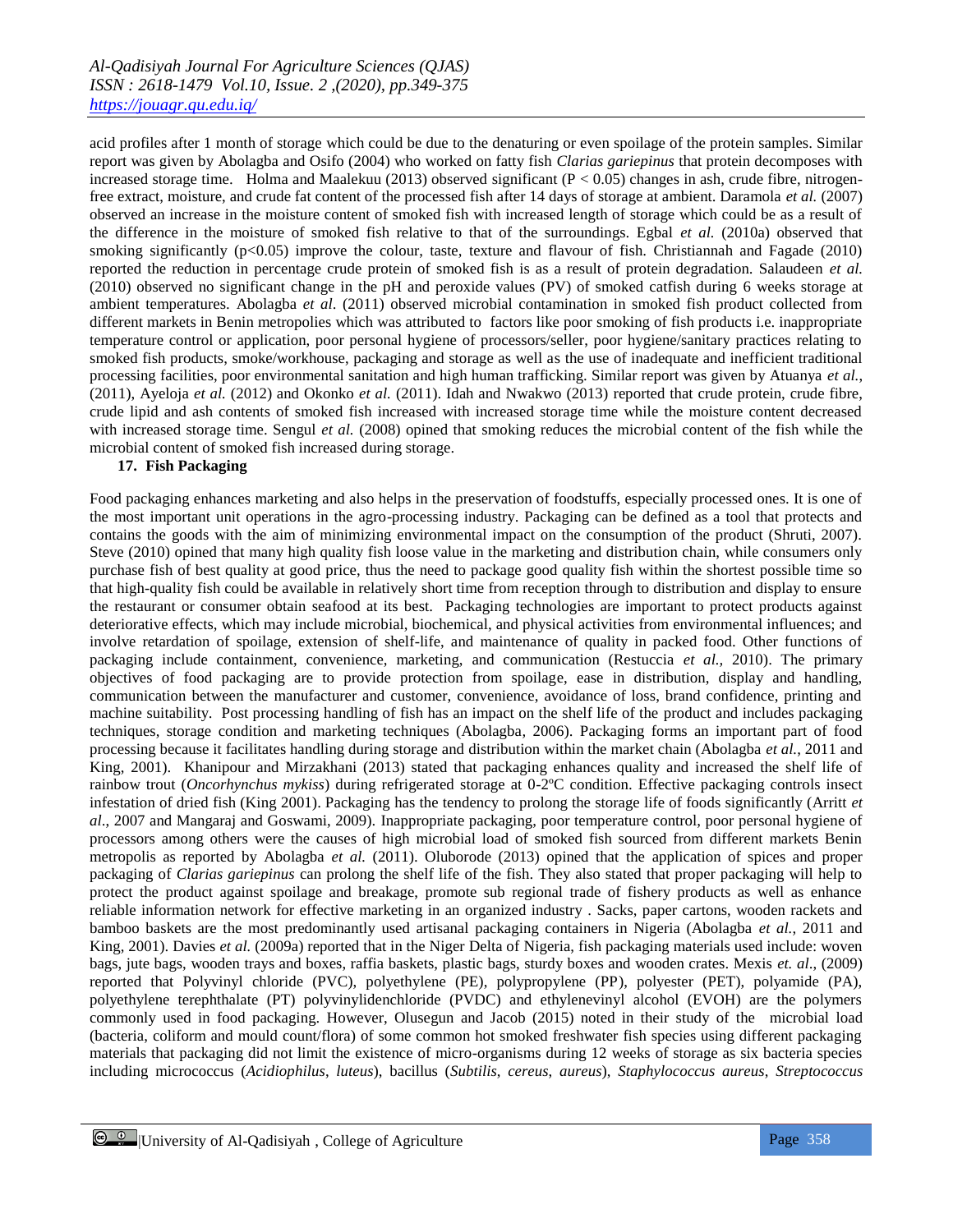*lactis*, Proteus (*vulgaricus*, *morganii*), *Pseudomonas aureginosa,* three fungi species (*Aspergillus* (*niger*, *tamari*), *Rhizopus nigricans*, and *Fusarium oxysporum* were found on the packaged smoked fish.

#### **18. Emerging Markets for fish**

In recent years, fast food technology has been acquiring importance rapidly due to increase of civilization and socioeconomic factors. In the last two decades, fish consumptions have increased by awareness of consumers about essential fatty acids, mineral and vitamin content of fish. There is several kind of ready-to-eat fish based seafood in supermarkets such as cakes, crackers, burgers, fish fingers, marinated products (Zayde, 2011). Michael and Bula (2014) considered marketing as the process by which companies create value for customers and build strong customer relations in order to capture value from customers in return. Akpabio and Ekanem (2008) stated that fishery marketing enterprise is an important agricultural domain in Nigeria. Roheim and Sutinem (2006) also stated that fish is one of the most extensively traded commodities in the world and export of fish produce from developing countries, comprise 20% of agriculture and food processing exports and is likely to increase as demand for fish produce continues to increase. Akpabio and Ekanem (2008) declared that fish marketers provide a vital link between artisanal fishermen and the consuming public Nigeria. Fish marketing in Nigeria, however, is hinged on the basic questions of: What do consumers want? Which species? What price, size, form, quality, quantity and grading (Agbebi, 2010)? Others are: What services do they want? When to sell? Where do people buy? The need to rationally manage the great fish potential in Nigeria by improving our fish marketing system, so as to enhance a reliable marketing system in addition to the development of large-scale post harvests technologies and the improvement of transportation systems that can support the delivery of fish products to market was elucidated by Agbebi (2010). The need for all the stake holders in Eritrea fish market to play their role in identifying ways to build strong and sustainable fish production, formulate policies on how to move up to the value chain; niche marketing opportunity; converting comparative into competitive advantage and overcoming technical and structural barriers the fish market chain was also expressed by Teweldemedhin (2008). Mustapha *et al*. (2014) reported that one line of business in Nigeria that continues to promise greater returns on investment is the quick service restaurant amidst the current global crisis, despite the presence of economic, social and political dilemma in the country and fish is one of the major products sold by these outlets. Konwea (2012) and Akinbile (2008) opined that fast-food eating as a dietary pattern that used to be foreign has gradually become a part of the lifestyle of people in Nigeria especially those in urban areas and fish is one the products in high demand at restaurants. In many cities in Nigeria, one can find numerous fast food restaurants where most of the foods sold are usually snacks, burgers, fries, chicken, fish , cola drinks, ice cream, fruit drinks and other foods that are high in fat, sodium and sugar (Konwea, 2012). Fridah *et al.* (2014) opined that improving on value addition will increase the sales of sea food. Michael and Bula (2014) observed that product branding, sales promotion, market positioning and core competences marketing strategies are the factors that influence the economic stimulus of commercial fish farmers. Value addition for fish is an important strategy that will add economic value and possibly widen the market performance while reducing a problem of post harvest losses in sub-Saharan Africa (Kyule *et al.*, 2014 and Mohamad *et al.*, 2011). Salehe *et al.* (2014) recommended that there should be training and promotion of value added fish products as this will boost fish consumption as well as enhancing market performance for aquaculture industry.

#### **Conclusion**

Fish is one of the most important foods on earth with high quality protein, vitamins and minerals with very low carbohydrate content; it is either taken fresh or cured in a variety of ways such as smoking, salting, drying, charring, icing and chilling. However, fish is highly perishable and spoils quickly a problem that has been identified in the storage of fish in many developing countries. Poor post-harvest handling, lack of processing and storage facilities also contributes to fish spoilage thereby creating the gap between demand and supply of fish thereby posing a great challenge to food security for the entire nation. Processing of fish facilitates its maximal use as raw material for the production of value-added products, which is the basis of processing profitability. However, smoking is the most adopted fish preservation method in many developing countries. Fish post harvest loss come in different faces including: physical loss, quality loss and market forces loss all of which will lead to reduction in fish shelf life. Many researchers are now looking into antimicrobial properties of plant extracts to extend fish shelf life. Proper packaging of fish will also extend its shelf life, the role of women in fisheries subsector especially in fish productions, processing and production, processing and marketing was also buttressed as their active role is essential to fighting poverty and ensuring food security within many households.

**Conflict of interest:** The authors declared that they have no conflict of interest.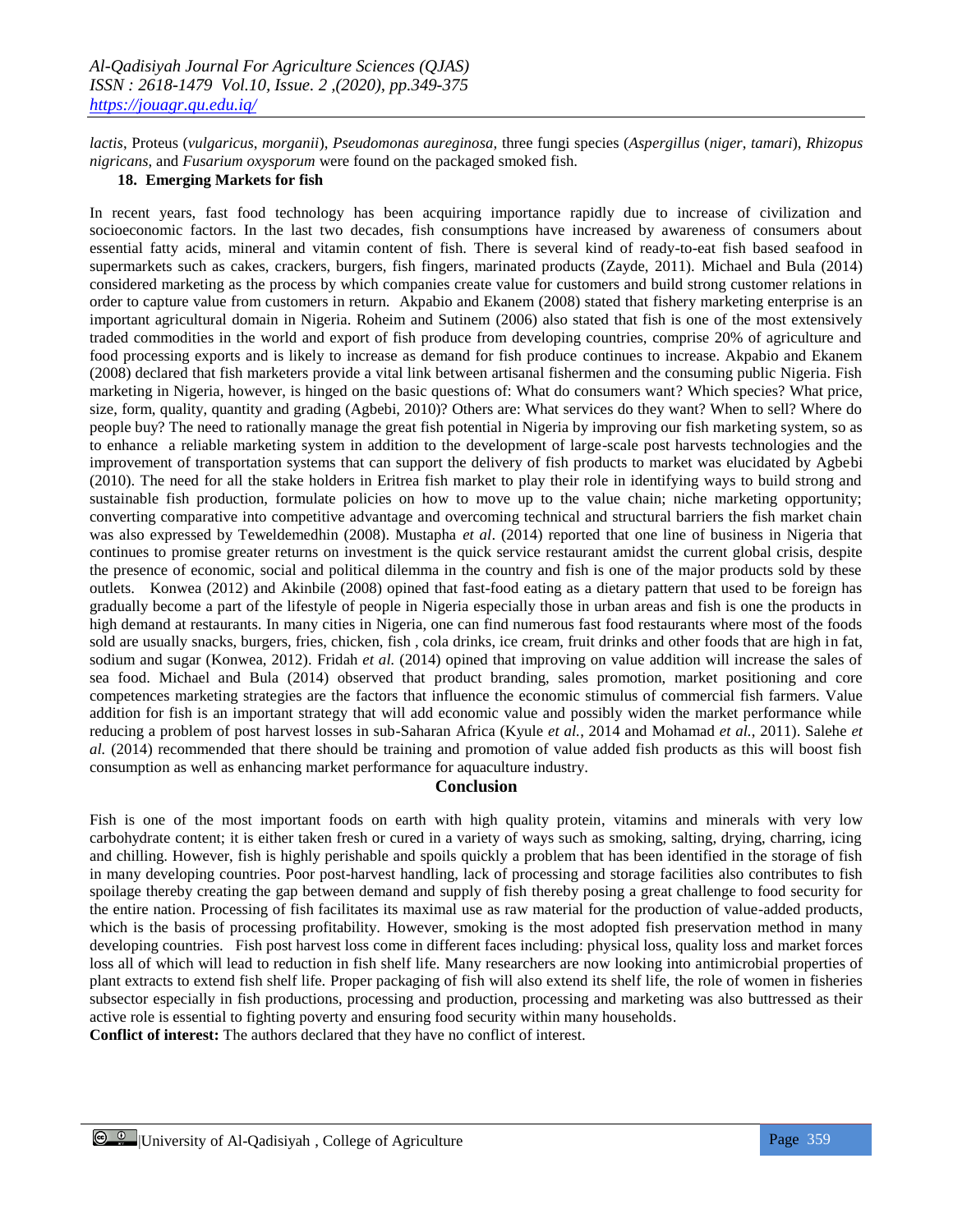#### **References**

- **[1]** Abbas, K. A., Sapuan, S. M. & Mokhtar, A. S. (2006). Shelf life assessment of Malaysian *Pangasius sutchi*  during cold storage. *Sadhan Journal*. 31(5), 635 – 643.
- **[2]** Abdul, H. & Sarojnalini, C. (2012). Proximate composition, macro and micro mineral elements of some smokedried hill stream fishes from Manipur, India. *Journal of Nature and Science*.10(1), 59 – 65.
- **[3]** Abdullahi, S. A., Abolude. D. S. & Ega, R. A. (2001). Nutrient quality of four oven dried fresh water catfish species in Northern Nigeria. *Journal of Tropical Biological Science*. 1, 70 – 76.
- **[4]** Abolagba, O. J. (2006). The use of pesticides in the preservation of smoke –dried fish in Nigeria. Ph.d thesis submitted to University of Benin, Nigeria. 174pp.
- **[5]** Abolagba, O. J. & Akise, O. G. (2011). Fish packaging in Benin, Edo State and Koko, Delta State. *Australian Journal of Basic and Applied Sciences*. 5 (12), 189 -195.
- **[6]** Abolagba, O. J. & Nuntah, J. N. (2011). Survey on cured fish processing, packaging, distribution and marketing in Edo and Delta States. *International Research Journal of Biotechnology*. 2(5), 103-113.
- **[7]** Abolagba, O. J. & Uwagbai, E. C. (2011). A comparative analysis of the microbial load of smoke-dried fishes (Ethmalosa fimbriata and Pseudotolithus elongatus) sold in Oba and Koko markets in Edo and Delta States, Nigeria at different seasons. *Australian Journal of Basic and Applied Sciences*. 5(5), 544-550.
- **[8]** Abolagba, O. J., Adekunle, A. T., Dede, A. P. O & Omoigui, G. O. (2011). Microbial assessment of smoked fish (Clarias spp) in Benin metropolis, Edo State, Nigeria. Nigerian. *Journal of Agriculture, Food and Environment*. 7(3), 55-58.
- **[9]** Abolagba, O. J., Okonji, V. A. & Enobakhare D. A. (1996). Salting of fish as a means of reducing damage by Dermestes maculates (Coleoptera: Dermestidae). *Nigeria Journal of Entomology*. (13), 18 – 19.
- **[10]**Abolagba, O. J., Uwakina, S. & Odiko, A. E. (2002). Utilization of rubber wood (Hevea brasillensis) and sawdust as energy sources on the characteristics of smoked fatty fish. *Journal of Applied Fisheries and Aquaculture*. 2(1),  $17 - 20.$
- **[11]**Abolagba, O. J. & Melle, O. O. (2008). Chemical composition and keeping qualities of a scaly fish Tilapia, Oreochromis niloticus smoked with two energy sources. *African Journal of General Agriculture*. 4(2), 113-117.
- **[12]**Abolagba, O. J. & Osifo, S. J. (2004). The effect of smoking on the chemical composition and keeping qualities of cat fish *Heterobranchus bidorsalis* using two energy sources. *Journal of Agriculture, Forestry and Fisheries (JAFF).* 5(1), 27-30.
- **[13]**Achionye-Nzeh, C. G., Adedoyin, O. M., Oyebanji, S. & Mohammed, M. O. (2011). Mineral composition of some marine and freshwater fishes. *Agriculture and Biology Journal of North America.* (7), 1113-1116.
- **[14]**Adams, M. R. & Moses, M. O. (2008). Food Microbiology. Royal Academy of Chemistry, Science Park, Cambridge. 398pp.
- **[15]**Adebayo & Adesoji (2008). Comparative assessment of the profit margin of catfish reared in concrete tank and earthen pond. *African Journal of Agricultural Research*. 3(10), 677-680.
- **[16]**Adebayo-Tayo, A.C., Odu, N. N., Michael, M. U. & Okonko, I. O. (2012). Multi-Drug Resistant (MDR) Organisms isolated from Sea-foods in Uyo, South-Southern Nigeria. Nature and Science. 10(3), 61-70.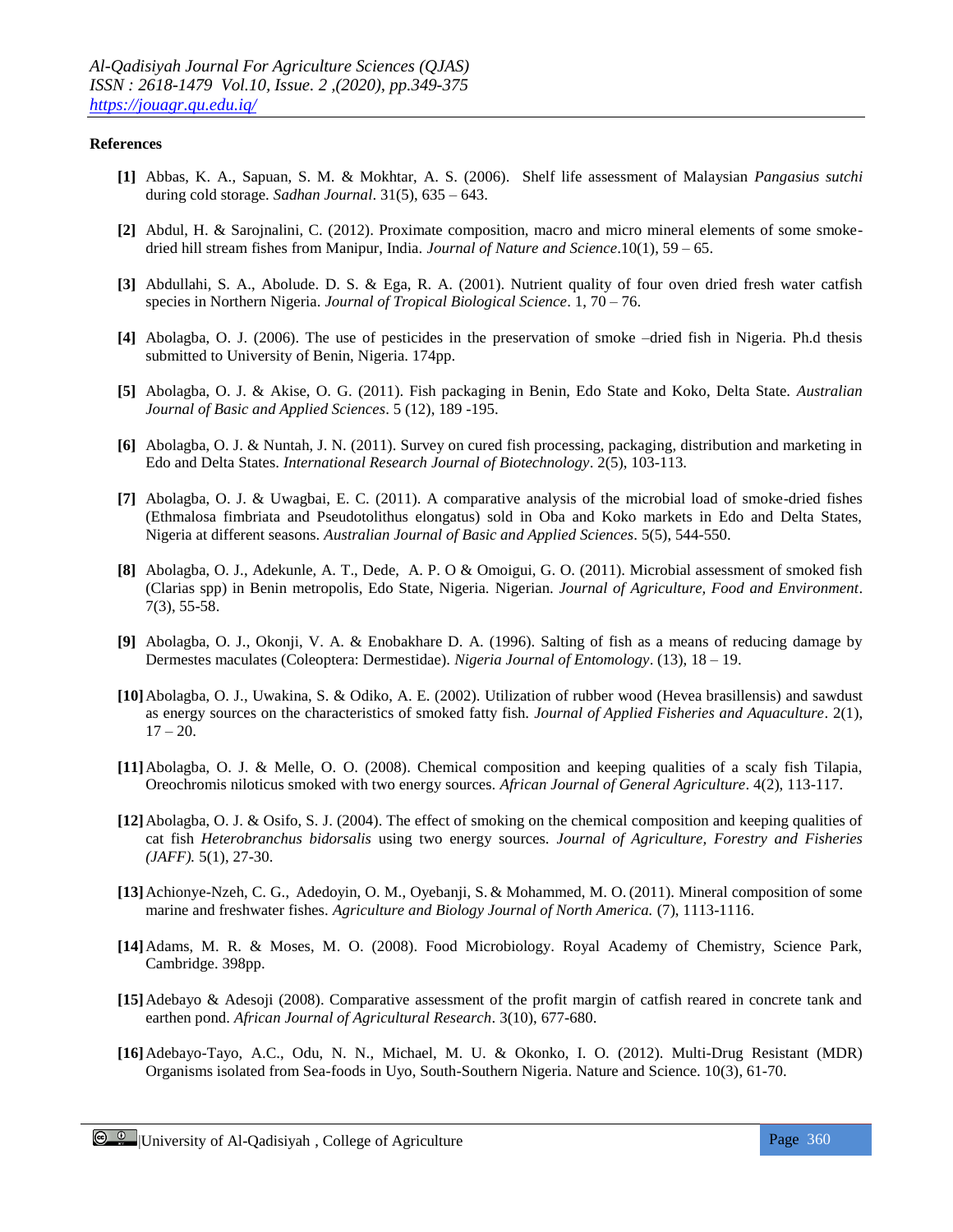- **[17]**Adedeji, O. B., Okerentugba, P. O., Innocent-Adiele, H. C. & Okonko, I. O. (2012). Benefits, public health hazards and risks associated with fish consumption. *New York Science Journal*. 5(9), 33 – 61.
- **[18]**Adedire, C. O. & Lajide, L. (2000). Effect of pulverized plant materials on fish damage and growth performance of the fish beetles Dermestes maculatus (Degeer). *Entomological Society of Nigeria Journal*. 32, 215-221.
- **[19]**Adeleke, B. A., Ayeloja, A. A., Popoola, M. A., Jimoh, W. A., Olawepo, K. D. & Rifhat, A. O. (2013). Assessment of fishing gears and crafts utilized by fishermen in Eleyele Lake, Ibadan, Oyo State Nigeria. In the the 28th Conference Proceedings of Fisheries Society of Nigeria (FISON) held at Best Western Plus Ajuji Hotel, Abuja Nigeria between 25th and 28th November 2013.
- **[20]**Aderolu A. Z. & Akpabio V. M. (2009). Growth and economic performance of Clarias gariepinus juveniles fed diets containing velvet bean, Mucuna pruriens, seed meal. *African Journal of Aquatic Science*. 34(5), 131-135.
- **[21]**Adewolu, M. A. & Adeoti, A. J. (2010). Effect of mixed feeding schedules with varying dietary crude protein levels on the growth and feed utilization of *Clarias gariepinus* (Burchell, 1822) fingerlings. *Journal of Fisheries and Aquatic Science*. 5, 304-310.
- **[22]**Adeyemi1, O. T., Osilesi1, O. O., Onajobi, F., Adebawo, O. & Afolayan, A. J. (2013). Effect of processing on the vitamins (A and E) and fatty acid content of *Trachurush trachurus. Sky Journal of Biochemistry Research.* 2(3), 9 – 21.
- **[23]**Agbebi, F. O. (2010). Salient issues in fish marketing system in Nigeria. *Journal of Environmental Issues and Agriculture in Developing Countries*. 2(1), 94 – 105.
- **[24]**Ahmad, F. (2001). Gender division of labour, Bangladesh context. *Journal of Development*. 6(1), 7-26.
- **[25]**Ahmad, L. & Beg, A. Z. (2001). Antibacterial and phytochemical studies on 45 Indian medicinal plants against multi-drug resistant human pathogens. *Journal of Ethnopharmacology*. (74), 113-133.
- **[26]**Ahmed, T. M. & Agbelege, O. O. (2007). An appraisal of the traditional fish handling and processing methods in Lake Chad, proceeding of the Fisheris Society of Nigeria, 22nd annnual comference Kebbi 46-51.
- **[27]**Aibinu, I., Adenipekun, T., Adelowotan, T., Ogunsanya, T. & Odugbemi, T. (2007). Evaluation of the antimicrobial properties of different parts of Citrus aurantifolia (lime fruit) as used locally. *African Journal of Traditional Complementary Alternative Medicine*. 4(2), 185-195.
- **[28]**Ajai, A. I., Suleiman, M. T., Dauda, B. E., Sadiku, O. S. & Aberuagba, F. (2012). Effect of extraction methods on the polycyclic aromatic hydrocarbons content smoked catfish species in Niger State of Nigeria. *Jordan Journal of Biological Sciences*. 5(1), 71 80.
- **[29]**Ajose, F. O. A. (2007). Some Nigerian plants of dermatologic importance. *International Journal Dermatology*. 46(1), 48-55.
- **[30]**Akande G. R., Ajayi, A. A., Ogunweno, C. & Ash, M. T. (2005). Comparative proximate composition, physical and sensory evaluation of fish smoked with sawdust and firewood using improved chorkor oven. FAO Fisheries Report –R pp: 712-178.
- **[31]**Akande, G. R., Oladosu, O. H. & Tobor, S. G. (1998). A comparative technical and economic appraised of fish smoking: two traditional evens and a new improved Magbon-alade oven. FAO Fisheries No. 570. pp 70-75.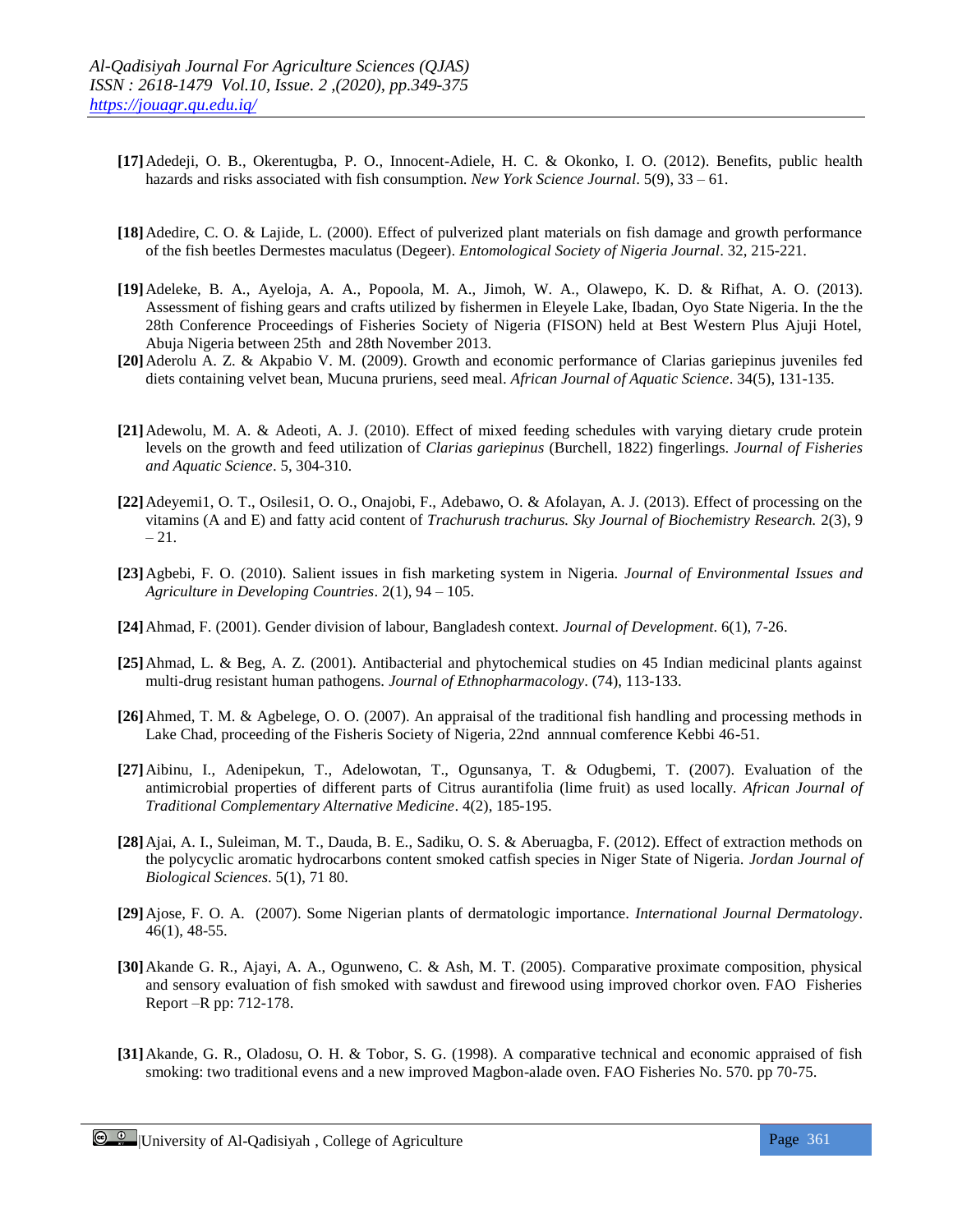- **[32]**Akinbile, P. O. (2008). Obesity and overweight in children: strategies for prevention. *Journal of Nigeria Association of Sports Science and Medicine*. 1(2), 1-5.
- **[33]**Akinneye, J. O., Amoo I. A. & Arannilewa S. T. (2007). Effect of drying methods on the nutritional composition of three species of (Bonga sp., Sardinella sp. and Heterotis niloticus). *Journal of Fisheries International*. 2(1), 99- 103.
- **[34]**Akinola, O. A., Akinyemi, A. A. & Bolaji, B. O. (2006). Evaluation of traditional and solar drying systems towards enhancing fish storage and preservation in Nigeria (Abeokuta LocalGovernment as a case study). *Journal of Fisheries International*. 1(2-4), 44-49.
- **[35]**Akinpelu, O. M., Ayeloja, A. A., George, F. O. A., Adebisi, G. L. & Jimoh W. A. (2013). Gender Analysis of Processing Activities among Commercial Catfish Processors within Ibadan Metropolis, Oyo State South-Western Nigeria. *Journal of Aquatic Research and Development* 4: 176 doi:10.4172/2155- 9546.1000176
- **[36]**Akinwumi, F. O. (2011). Evaluation of some plant materials for the control of smoked fish pest, dermestes maculatus degeer (Coleoptera: dermestidae) in *Clarias gariepinus* burchell (pisces: clariidae). *Journal of Agricultural and Biological Science*. 6(7), 65 – 69.
- **[37]**Akinwumi, F. O. & Fesobi, M. E. (2010). Effect of some plant-based insecticides on the nutritive value of smoked catfish, Clarias gariepinus (Pisces: Clariidae). *African Journal of Food Science*. 4(4), 143 -147.
- **[38]**Akise, O. G., Abolagba, O. J. & Eyong, M. M. (2013). Mycoflora of three fish species smoke-dried using rubber wood (*Hevea Brassillensis*) in Nigeria. *Greener Journal of Agricultural Sciences*. 3 (5), 396-402.
- **[39]**Akpabio, I. A. & Ekanem, J. T. (2008). Extension needs of fish marketers in Akwa Ibom state, Nigeria. *Journal of Agriculture and Social Sciences*. 4, 1 – 5.
- **[40]**Ali, A. (2012). Proximate composition of less known some processed and fresh fish species for determination of the nutritive values in Iran. *Journal of Agricultural Technology*. 8(3), 917-922.
- **[41]**Aliya, G., Humaid, K., Nasser, A., Sami, G., Aziz, K., Nashwa, M., Ponnerassery, S. S. (2012). Effect of the freshness of starting material on the final product quality of dried salted shark. *Advance Journal of Food Science and Technology*. 4(2), 60-63.
- **[42]**Al-Jufaili, M. S. & Opara, L. U. (2006). Status of fisheries postharvest industry in the Sultanate of Oman: Part1 handling and marketing system of fresh fish. *Journal of Fisheries International*. 1(2-4): 144-149.
- **[43]**Amit, K., Ajay, K., Vandana, K., Sandip, P., Chandani, P. & Anil, K. (2011). Antibacterial potential of some natural food preservatives against staphylococcus aureus isolated from various food samples of Himachal pradesh (India). *World Journal of Science and Technology*. 1(10), 48-53.
- **[44]**Angis, S. & Oguzhan, P. (2013). Effect of thyme essential oil and packaging treatments on chemical and microbiological properties of fresh rainbow trout (*Oncorhynchus mykiss*) fillets during storage at refrigerator temperatures. *American Journal of Microbiology Research*. 7(13), 1136 – 1143.
- **[45]**Arannilewa, S. T., Salawu, S. O., Sorungbe, A. A. & Ola-Salawu, B. B. (2005). Effect of frozen period on the chemical, microbiological and sensory quality of frozen tilapia fish (*Sarotherodun galiaenus*). *African Journal of Biotechnology*. 4(8), 852-855.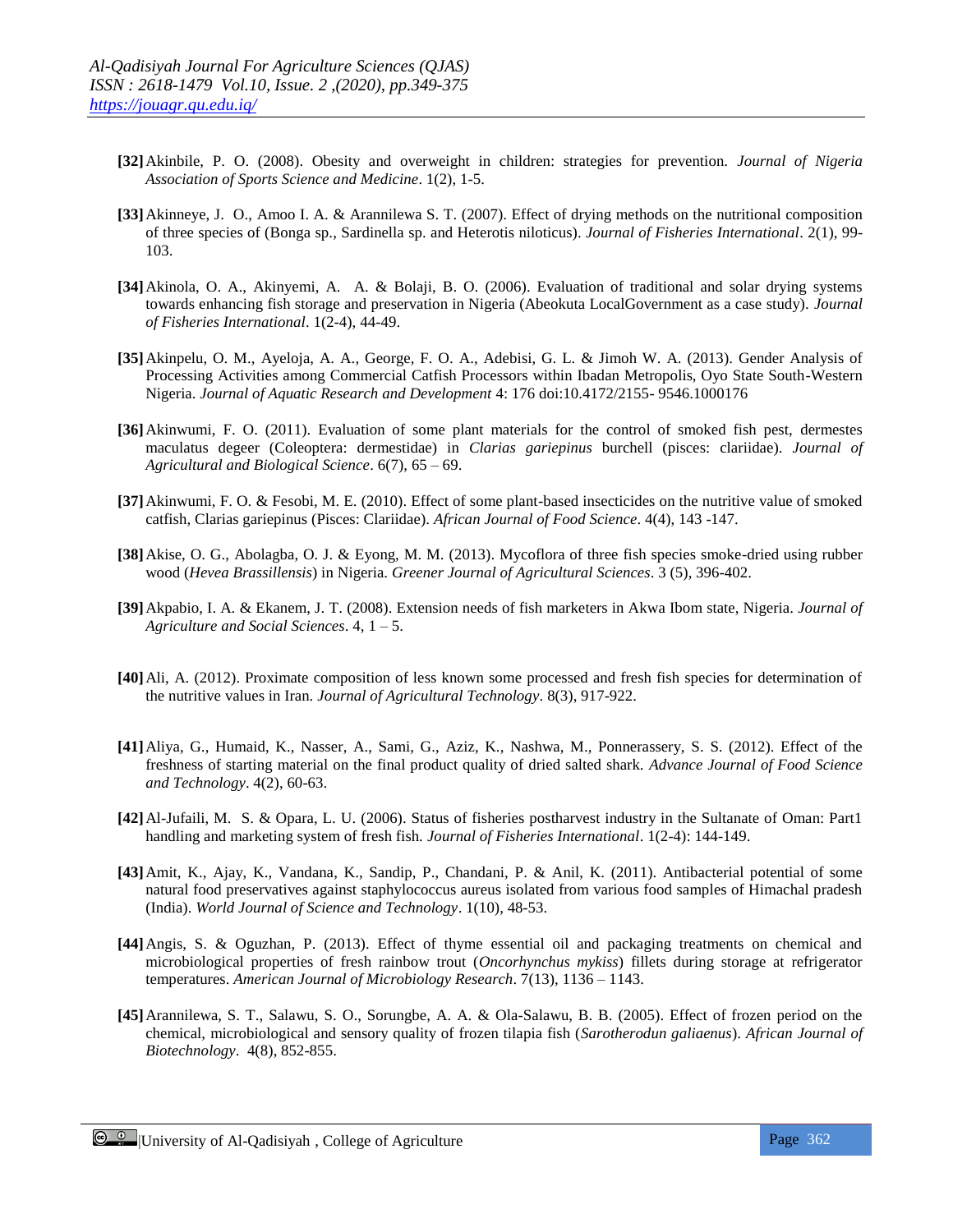- **[46]**Arritt, F. M., Eifert, J. D., Jahncke, M. L., Pierson, M. D. & Williams, R. C. (2007). Effects of modified atmosphere packaging on toxin production by *Clostridium botulinum* in raw aquacultured summer flounder fillets (*Paralichthys dentatus*). *Journal of Food Protection*. 70(5), 1159-1164.
- **[47]**Arthur , C. T. & Osei-Somuah, A. (2004). Microbial Contamination of Smoked Anchovis. *Ghana Journal of Agricultural Science*. 37, 69 – 74.
- **[48]**Aslaug, H. (2000). Flavor perception and volatile compounds in fish. Icelandic Fisheries Laboratories. 25pp.
- **[49]**Association of Official Analytical Chemists (1995). Official Methods of Analysis of the Association of Official Analytical Chemist, Vols. I and II, Association of Analytical Chemist, Arlington. 1298pp.
- **[50]**Atuanya, E. I., Edefetah, M. A., & Nwogu, N. A. (2011). Microbiological qualities and some heavy metals (mercury and cadmium) levels of fresh and dry fish species sold in Benin City, Edo State, Nigeria. Bulletin of Environment, Pharmacology and Life Sciences. 1(1), 10- 14.
- **[51]**Ayeloja, A. A. (2019). Sensory quality of smoked *Clarias gariepinus* (Burchell, 1822) as affected by spices packaging methods. *International Journal of Food Properties*. 22 (1), 704–13.
- **[52]**Ayeloja, A. A., George, F. O. A., Jimoh, W. A. & Abdulsalami, S. A (2019). Variation in consumer's acceptability and proximate composition of yellow croaker (*Larimichthys polyactis*) with processing methods. *Journal of Agricultural and Marine Sciences (JAMS)*. 24(1), 30-33.
- **[53]**Ayeloja, A. A., Jimoh, W. A., Adetayo, M. B. & Abdullahi, A. (2020a). Effect of storage time on the quality of smoked *Oreochromis niloticus. Heliyon.* 6e03284.
- **[54]**Ayeloja, A. A., Dauda, T. O., George, F. O .A. & Jimoh W. A. (2020b). Statistical analysis of consumers acceptance and proximate composition of minced fish using different packaging materials. *Journal of Food Processing and Preservation.* 2020;00:e14543.
- **[55]**Ayeloja, A. A., George, F. O. A., Jimoh, W. A. & Adebisi, G. L. (2020c). Еffect of insect infestation on the economic value of smoked fish sold in selected markets in Nigeria. *Agricultural Science and Technology (AST) Journal*. 12(1), 82 – 86.
- **[56]**Ayeloja, A. A., George, F. O. A., Jimoh, W. A. & Abdulsalami, S. A. (2012). Microbial load on smoked fish sold in Ibadan, Oyo State. Conference Proceeding of the 27th Annual Conference of Fisheries Society of Nigeria (FISON), Banquet Hall, Government House, Yenagoa, Bayelsa State. 25th-30th November, 2012.
- **[57]**Ayeloja, A. A., George, F. O. A., Obasa, S. O. & Sanni, L. O. (2011). Effect of post-slaughter time intervals on the quality of the African catfish, Clarias gariepinus (Burchell, 1822). *American Journal of Food Technology*. 6(9), 790 - 797.
- **[58]**Ayoola, G. A., Johnson, O. O., Adelowotan, T., Aibinu, I. E., Adenipekun, E., Adepoju-
- **[59]**Ayo-Olalusi, C. I., Anyanwu, P. E., Ayorinde, F. & Aboyweyere, (2010). The Liverpool fish market in Lagos State, Nigeria. *African Journal of Agricultural Research*. 5(19), 2611-2616.
- **[60]**Ayuba,V. O. & Omeji, N. O. (2006). Effect of insect infestation on the shelf life of smoked dried fish. Proceedings of the 21st Annual Conference of the Fisheries Society of Nigeria (FISON), Calabar, 13-17th November, pp: 357- 359.
- **[61]**Baden, S. (1997). Gender inequality and poverty: trends, linkages, analysis and policy implications, bridge (development-gender), Institute of Development Studies, University of Sussex, UK. 122p.
- **[62]**Bello, A. A., Coker, H. A. B. & Odugbemi, T. O. (2008). Evaluation of the chemical constituents and the antimicrobial activity of the volatile oil of Citrus reticulate fruit (Tangerine fruit peel) from South West Nigeria. *African Journal of Biotechnology*. 7(13), 2227-2231.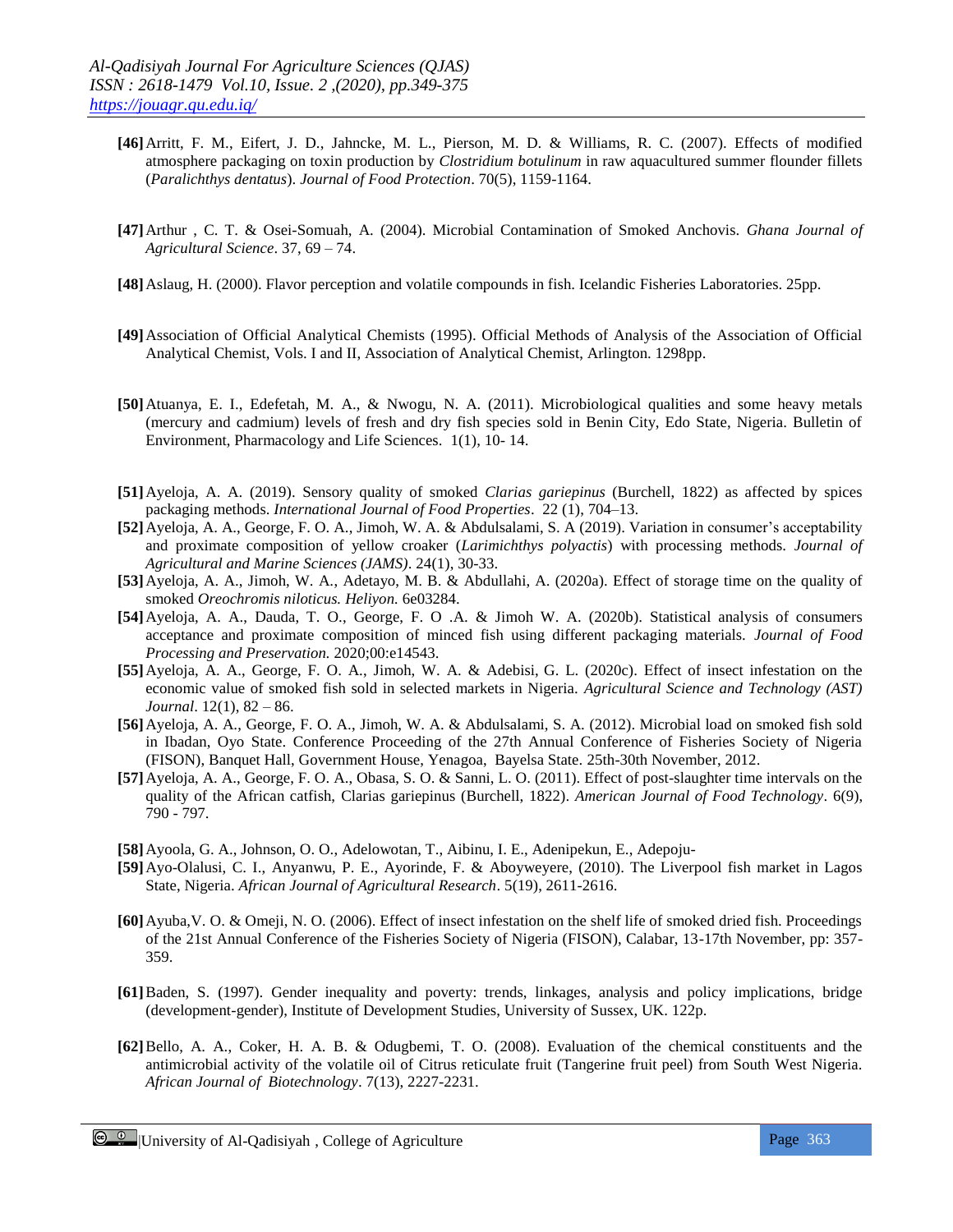- **[63]**Bilgin, S. (2003). Farklı Isleme Yontemlerine Gore Dag Alabalıgı (*Salmo trutta macrostigma*, DUMERİL 1858)'nın Kimyasal Yapısındaki Degisimler. Doktora Tezi, Suleyman Demirel Universitesi Fen Bilimleri Enstitusu, Isparta. 148 p.
- **[64]**Bilgin, S., Unlusayin, M., Izci, L., Gunlu, A. (2008). The determination of the shelf life and some nutritional components of gilthead seabream (*Sparus aurata* L., 1758) after cold and hot smoking. *Turkish Journal of Veterinary Animal Science*. 32(1), 49 - 56.
- **[65]**Brigitte, M. B., Brigiet, B. & Corlien, H. (2004). Preservation of fish and meat. Digigrafi, Wageningen, the Netherlands. 86pp.
- **[66]**Bukola, C. A., Abiodun, A. O. & Ukpe, G. P. (2008). Mycofloral of smoke-dried fishes sold in Uyo, eastern Nigeria. *World Journal of Agricultural Sciences*. 4(3), 346-350.
- **[67]**Bykowski, P. & Dutkiewicz, O. (1996). Freshwater fish processing and equipment in small plants. Food and Agriculture Organization Fisheries Circular. No. 905. Rome, FAO., pp: 59.
- **[68]**Christannah, I. A. & Fagade, O. E. (2010). Mycological evaluation of smoked fish from the retail outlets in Ago Iwoye. Ogun State. *Nigeria Journal of Life and Physical Science.* 3(2), 65-66.
- **[69]**Chukwu, O. & Shaba, I. M. (2009). Effects of drying methods on proximate composition of catfish (*Clarias gariepinus*). *World Journal of Agricultural Science*. 5(1), 114-116.
- **[70]**Chuma, C. O., Olusimbo, O. A. & Ola. J. B. (2010). Quality Assessment of a Nigerian marine fish, mullet (*Liza falcipinnis*) under different storage conditions. *New York Science Journal*. 3(8), 21 – 28.
- **[71]**Clucas, I. J. & Ward, A. R. (1996). Post-harvest Fisheries Development: A Guide to Handling, Preservation, Processing and Quality. Chatham Maritime, Kent ME4 4TB, United Kingdom. 163pp.
- **[72]**Cushnie, T. P. & Lamb, A. J. (2005). Antibacterial activity of flavonoids. *International Journal of Antibacterial Agents*. (26), 343-356.
- **[73]**Dalgaard, P., Madsen, H. L., Samieian, N & Emborg, J. (2006). Biogenic amine formation and microbial spoilage in chilled garfish (*Belone belone*) effect of modified atmosphere packaging and previous frozen storage. *Journal of Applied Microbiology.* 101: 80-95. DOI: 10.1111/j.1365-2672.2006.02905.x
- **[74]**Damsgaard, C.T., Schack-Nielsen, L., Michaelsen, K.F., Fruekilde, M.B., Hels, O. & Lauritzen, L. (2006). Fish oil affects lood pressure and the plasma lipid profile in healthy Danish infants. *Journal of Nutrition*. 136, 94-99.
- **[75]**Daramola, J. A., Fasakin, E. A. & Adeparusi, E. O. (2007). Changes in physicochemical and sensory characteristics of smoke-dried fish species stored at ambient temperature. *African Journal of Food, Agriculture, Nutrition and Development*. 7(6), 1 -16.
- **[76]**David, K. (2007). The Importance of Packaging. Address: ttp://marketingdeviant.com/the-Importance.of.packaing (5th Sep. 2010).
- **[77]**David, K. & Persis, S. (2000). The stability and shelf-life of food. Published by Woodhead Publishing Limited Abington Hall, Abington Cambridge CB1 6AH England. 344pp.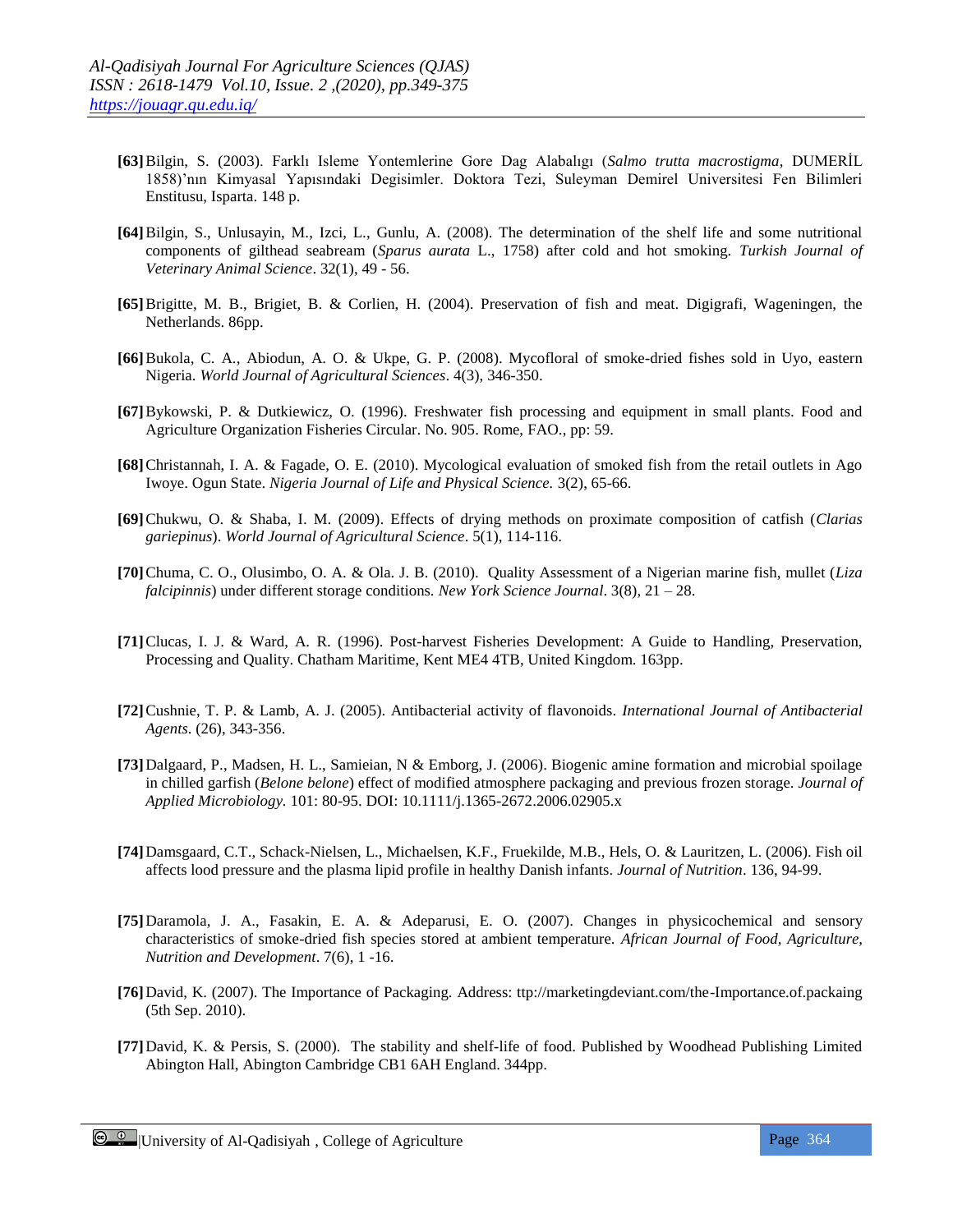- **[78]**Davies, R. M. (2006). Mechanization of fish industry in Nigeria status and potential for self sufficiency in fish production. A paper presented at a one-day workshop on intensive fish farming. 19th August, 10pp.
- **[79]**Davies, R. M. & Davies. O. A. (2009). Traditional and improved fish processing technologies in values of fish. *Journal of Tropical Science*. 33: 183-189.
- **[80]**Davies, R. M., Davies, O. A., Inko-Tariah M. B. & Bekibele, D. O. (2008). Mechanization of fish farms in Rivers State, Nigeria. *World Applied Science Journal*. 3(6), 926-929.
- **[81]**Davies, R. M., Davies, O. A., Inko-Tariah, M. B. & Bekibele, D. O. (2009<sub>b</sub>). Mechanization of fish farms in Rivers State, Nigeria. *World Applied Science Journal*. 3(6), 926-929.
- **[82]**Davies, R. M, Davies, O. A. & Abowei, J. F. N (2009<sub>a</sub>). The status of fish storage technologies in Niger Delta Nigeria. *American Journal of Scientific Research.* 1, 55 – 63.
- **[83]**Delgade, C. L., Wada, M. W. N., Rosegran, S. M. & Ahmed, M. (2003). Fish for 2020: Supply and demand in changing global markets. International Food Policy Reseach Institute, Washington, D.C. and World Fish Centre, Penanng, Malaysia, 43pp.
- **[84]**Djamel, D., Javier, Y., Luis, M., Mouloud, D. & Pedro, R. (2011). Antimicrobial activity of *Pistacia lentiscus* and *Satureja montana* essential oils against *Listeria monocytogenes* CECT 935 using laboratory media: Efficacy and synergistic potential in minced beef. *Journal of Food Control*. 22, 1046 – 1053.
- **[85]**Durak, A., Ozturk, H. S., Okay, E. & Guven, C. (2002). Effect of garlic extracts supplementation on blood lipid and antioxidant parameters and atherosclerotic plaque formation process of cholesterol fed rabbits. *Journal of Herbal Pharmacotherapy*. 2(2), 19-32.
- **[86]**Edah, B., Bankole, N. O., Akande, G. R., Adeyemi, S. & Ayo-Olalusi, C. I. (2010). Organoleptic characteristics, length-weight relationship and condition factor of Oreochromis niloticus in Egah river at Idah L.G.A of Kogi state, Nigeria. *Internetional Journal of Food Safety*. 12, 62-70.
- **[87]**Egbal, O. A., Mohammed, E. A. & Ali, A. H. (2010b). Quality changes of salted kass (*Hydrocynus forskalii*) during storage at ambient temperature (37±1<sup>o</sup>C). *Pakistan Journal of Nutrition*. 9 (9), 877-881.
- **[88]**Egbal, O. A., Mohammed, E. A., Regiah, A. K., Hana, M. T. & Asgad. A. M. (2010a). Investigating the quality changes of raw and hot smoked *Oreochromis niloticus* and *Clarias lazera. Pakistan Journal of Nutrition.* 9 (5), 481-484.
- **[89]**Egbal, O., Ahmed, H., Adm, T. & Kalthom, E. M. (2013). Investigating the quality changes of hot smoked *Clarias lazera* at Refrigerated Temperature (5±1°C). *Journal of Agriculture and Food Sciences*. 1(13), 27 – 32.
- **[90]**Ekpo, M. A. & Etim, P. C. (2009). Antimicrobial activity of ethanolic and aqueous extracts of Sida acuta on microorganisms from skin infections. *Journal of Medicinal Plants Research.* 3(9), 621-624
- **[91]**Emere, M. C. & Dibal, D. M. (2013). A Survey of the Methods of Fish Processing and Preservation Employed By Artisanal Fishermen in Kaduna City. *Journal of Food Science and Quality Management.* 11, 16 – 22.
- **[92]**Emikpe, B. O., Adebisi, T. & Adedeji, O. B. (2011). Bacteria load on the skin and stomach of *Clarias Gariepinus*  and *Oreochromis Niloticus* from Ibadan, South West Nigeria: Public health implications. *Journal of Microbiological and Biotechnological Research.* 1 (1), 52-59.
- **[93]**Emokpae, A. O. (1979). Organoleptic assessment of the quality of fresh fish. Nigerian Institute of Oceanography and Marine Research (NIOMR) occasional paper. No. 12. pp 1-4.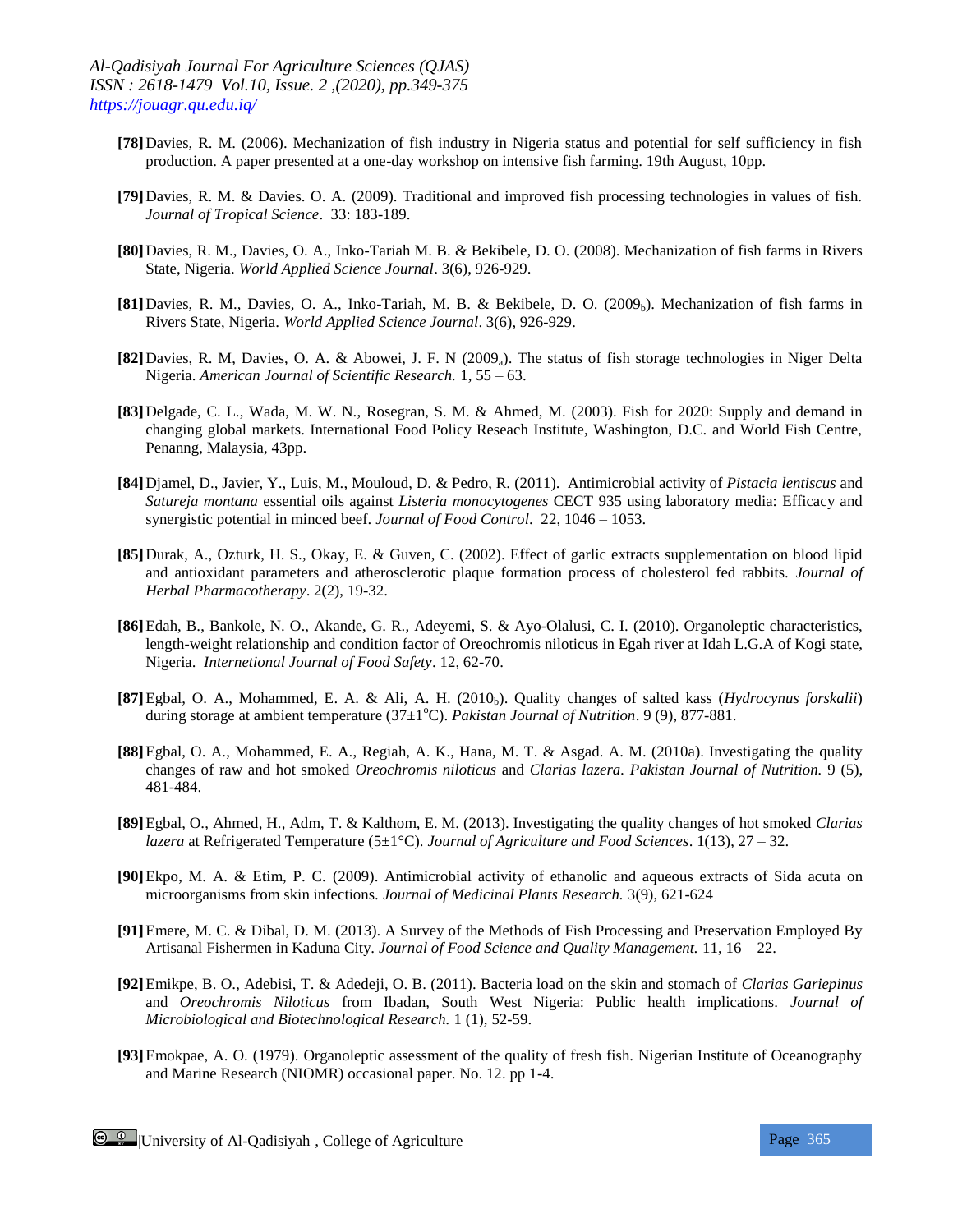- **[94]**Eric, B., Sriram, N., David, P. & Shu-Hai, Z. (1993). Organosulfur chemistry of garlic and onion: Recent results. *Journal of Pure and Applied Chemistry.* 65(4), 62-63.
- **[95]**Erkan, N. & Ozden, O. (2008). Quality assessment of whole and gutted sardines (*Sardina pilchardus*) stored in ice. *International Journal of Food Science*. 43, 1549-1559.
- **[96]**Eyo, A. A. (1997). Post harvest losses in the fisheries of Kainji Lake. A consultancy report submitted to Nigerian/German (GTZ) Kainji lake fisheries promotion project, March, pp 75.
- **[97]**Eyo, A. A. (2001). Fish Processing Technology In the Tropics. Published by University of Illorin Press, Nigeria. pp. 1 – 402.
- **[98]**Fan, W. Chi, Y. & Zhang, S. (2008). The use of a tea polyphenol dips to extend the shelf life of silver carp (Hypophthalmicthys molitrix) during storage in ice. *Journal of Food Chemistry*. 108, 148–153.
- **[99]**FAO (2010). Fisheries and aquaculture topic: Food security and fisheries Fact Sheets. Text by Peter Manning, FAO Fisheries and Aquaculture Department, Rome. 83pp.
- **[100]** FAO/APHCA. (1998). The use of palm kernel cake as Animal feed. FAO/APHCA Publication 1998; No.8. 15pp.
- **[101]** Fapohunda, O. O. & Ogunkoya, M. (2006). Effect of smoke-drying on the proximate composition of Tilapia zillii, Parachanna obscura and Clarias gariepinus obtained from Akure, Ondo-State, NIGERIA. *Animal Research International*. 3(2), 478 – 480.
- **[102]** Farag, H. E. M. (2012). Sensory and chemical changes associated with microbial flora of *Oreochromis niloticus* stored in ice. *International Food Research Journal*. 19(2), 447-453.
- **[103]** Fareed, G., Scolaro, M., Jordan, W., Sanders, N., Chesson, C., Slattery, M., Long, D. & Castro, C. (2007). The high dose of garlic preparation for the treatment of Cryptosporidium parvum diarrhea. *Journal of Natural Medicine*. 191(1), 875-877.
- **[104]** FDF (2007). Fishery statistics of Nigeria. Federal Department of Fisheries publication. Abuja FCT, Nigeria.  $11 - 24$ pp.
- **[105]** Fiengul, B. L. N., Mustafa, U., Levent, Z. C., Ali, G. (2008). The determination of the shelf life and some nutritional components of gilthead seabream (Sparus aurata L., 1758) after cold and hot smoking. *Turkish Journal of Veterinary Animal Science.* 32(1), 49-56.
- **[106]** Fijelu, F., Yanshun, X., Qixing, J. & Wenshui, X. (2014). Protective effects of garlic (*Allium sativum*) and ginger (*Zingiber officinale*) on physicochemical and microbial attributes of liquid smoked silver carp (*Hypophthalmichthys molitrix*) wrapped in aluminium foil during chilled storage. *African Journal of Food Science.* 8(1), 1-8.
- **[107]** Food reference website (FRW) (2004). Smoked fish: by Berberoglu, H. < http://www.foodreference.com/html/artsmokedfish.html (7 June 2004).
- **[108]** Fridah, S. T.; Fred, M. M. & Namusonge, G. (2014). Determinants of value addition in the seafood industry in developing countries: An analysis of the Kenyan context. *Journal of Business and Management*. 16(1),  $17 - 25.$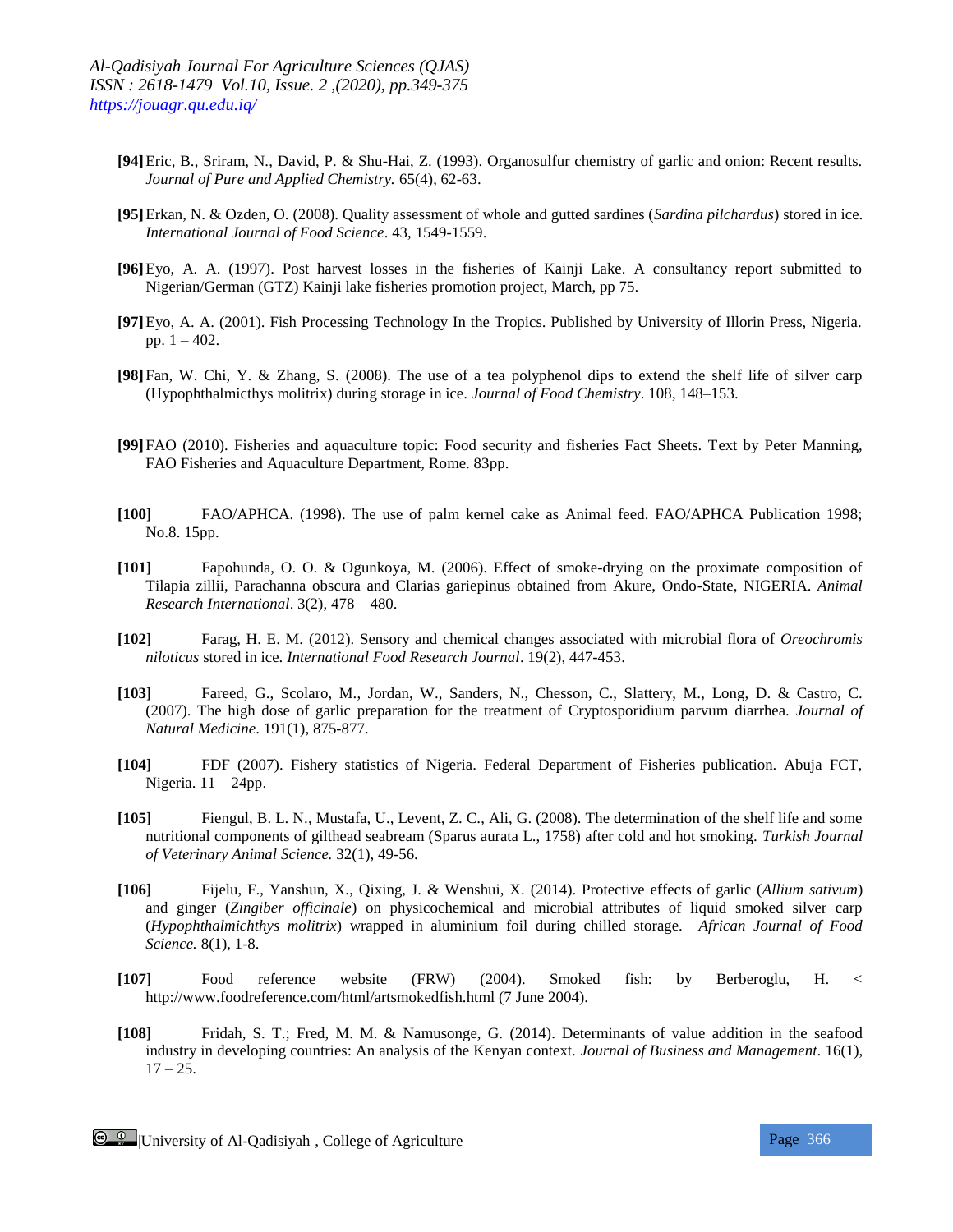- **[109]** George, F. O. A, Ogbolu, A. O., Olaoye, O. J., Obasa, S. O., Idowu, A. A. & Odulate, D. O. (2014). Fish processing technologies in Nigeria: A case study of Ibeju-Lekki Local Government Area, Lagos State. *American Journal of Food Technology*. 9, 302-310.
- **[110]** George, F. O. A., Ephraim, R. N., Obasa, S. O. & Bankole, M. O. (2009). Antimicrobial properties of some plant extracts on organisms associated with fish spoilage. *African Journals online*. 2(1), 1 – 9.
- **[111]** Gheisari, H. R. & Ranjbar, V. R. (2012). Antioxidative and antimicrobial effects of garlic in ground camel meat. *Turkish Journal of Veterinary Animal Science*. 36(1), 13-20.
- **[112]** Goktepe, I. & Moody, M. W. (1998). Effect of modified atmosphere packaging on the quality of smoked catfish. *Journal of Muscle Foods*. 9, 375-389.
- **[113]** Gotoh, N., Watanabe, H., Osato, R., Inagaki, K., Iwasawa, A. & Wada, S. (2006). Novel approach on the risk assessment of oxidized fats and oils for prespectives of food safety and quality. I. Oxidized fats and oils induces neurotoxicity relating pica behaviour and hypoactivity. *Journal of Food Chemistry and Toxicology*. 44, 493–498.
- **[114]** Goulas, A. E. & Kontominas, M. G. (2007). Combined effect of light salting, modified atmosphere packaging and oregano essential oil on the shelf-life of sea bream (*Sparus aurata*): Biochemical and sensory attributes. *Journal of Food Chemistry*. 100 (1), 287-296.
- **[115]** Harrigan, W. F. & MacCance, M. E. (1982). Laboratory method in Food and dairy microbiology. 6th ed. Academic press. Pp 48 -167.
- **[116]** Hartman, P. A. (1985). Coliform counts in Dairy and Diary products. In: Standard methods for the examination of dairy products. 15th ed. American Public Health Association. W. D. C. pp 150 – 153.
- **[117]** Harunobu, A. (2006). Significance of garlic and its constituents in cancer and cardiovascular disease: clarifying the real bioactive constituents of garlic. *Journal of Nutrition*. 136, 716–725.
- **[118]** Hasens, G. G & Olafsen, J. A. (1999). Bacterial interaction. In early life stages of marine cold water fish. *Journal of Microbial Ecology*. 38, 1-26.
- **[119]** Haslam, E. (1996). Natural polyphenols (vegetable tannins) as drugs: possible modes of action. *Journal of Natural Product*. 59, 205-215.
- **[120]** Hjorleifur, E. & Arnheiour E. (2004). Preliminary observations on nutritional and microbiological changes of hot and cold smoked trout (Oncorhymchus mykiss). Organization of Agricultural Research and Education Mirza Koochakkhan Higher Fisheries Education Centre Rasht, Iran. 51pp.
- **[121]** Holma, K. A. & Maalekuu, B. K. (2013). Effect of traditional fish processing methods on the proximate composition of red fish stored under ambient room conditions. *American Journal of Food and Nutrition.* 3(3), 73- 82.
- **[122]** Ibrahim, H. I., Kigbu, A. A. & Mohammed, R. (2010). Women's experiences in small scale fish processing in Lake Feferuwa fishing community, Nasarawa State, Nigeria. *Livestock Research for Rural Development*. 23(3), 32 - 45.
- **[123]** ICMSF (1986). Microorganisms in Foods 2: Sampling for Microbiological Analysis. Principles and Specific Applications, 2<sup>nd</sup> Edition. Oxford: Blackwell Science. 398pp.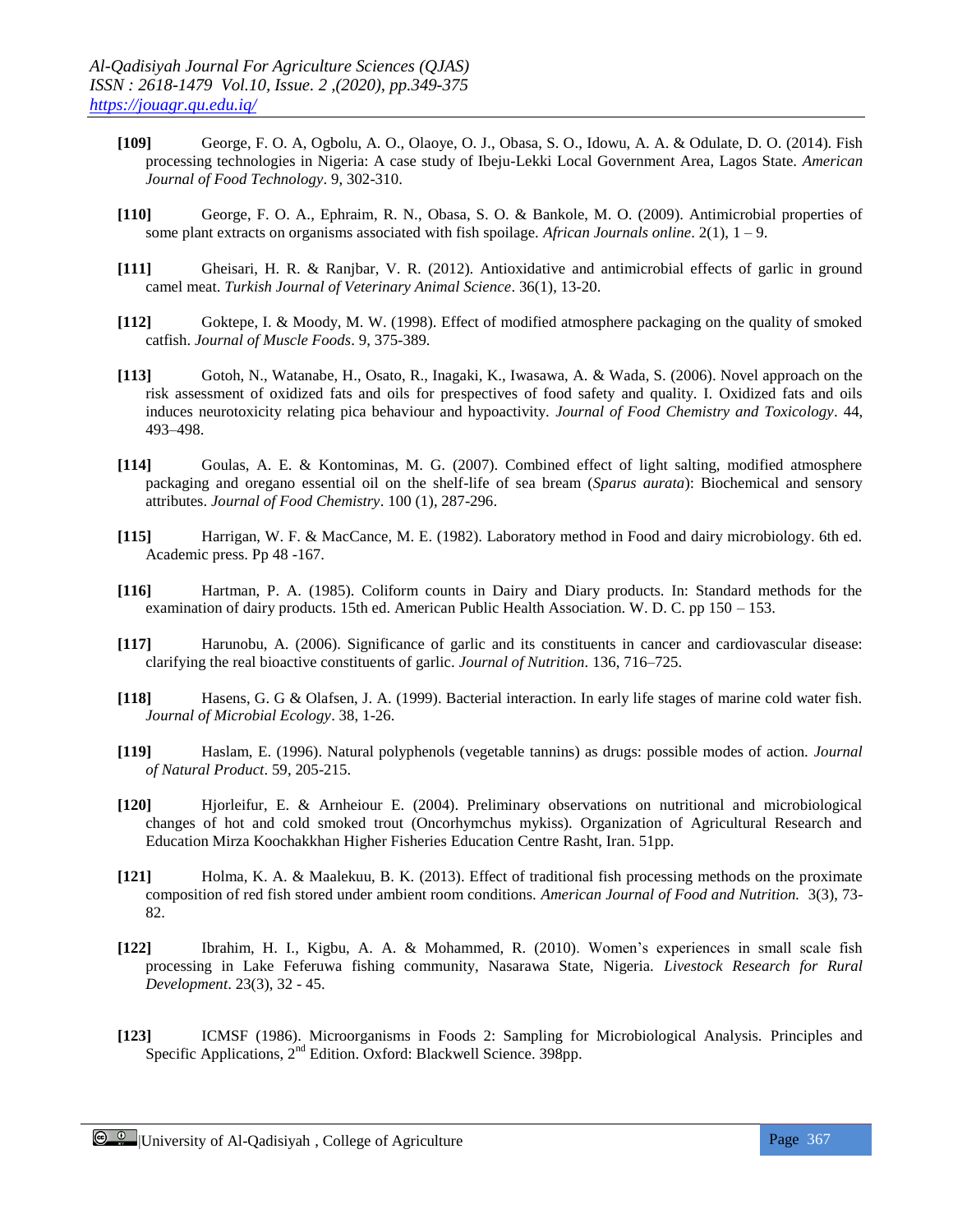- **[124]** Idah, P. A. & Nwankwo, I. (2013). Effects of smoke-drying temperatures and time on physical and nutritional quality parameters of Tilapia (*Oreochromis niloticus*). *International Journal of Fisheries and Aquaculture*. 5(3), 29-34.
- **[125]** Idris, G. L., Omojowo, F. S., Omojasola, P. F., Adetunji, C. O. & Ngwu, E. O. (2010). The effect of different concentrations of ginger on the quality of smoked dried catfish (Clarias gariepinus). *Journal of Nature and Science*. 8(4), 59 – 63.
- **[126]** Iheagwara, M. C. (2013). Effect of Ginger extract on Stability and Sensorial Quality of Smoked Mackerel (*Scomber scombrus*) Fish. *Journal of Nutrition and Food Sciences.* 3, 199-118. doi:10.4172/2155-9600.1000199.
- **[127]** Ihuahi, J. A., Egila, J. & Omojowo, F. S. (2010). Studies on the Post-Mortem Changes in African Catfish (*Clarias angullaris)* During Ice –Storage. *New York Science Journal.* 3(6), 96 – 101.
- **[128]** Ikenweiwe, N. B., Bolaji, B. O. & Bola, G. A (2010). Fabrication and performance assessment of a locally developed fish smoking kiln. *Ozean Journal of Applied Sciences.* 3(4), 1-12.
- **[129]** Imai, J. (1994). Antioxidants and free radical scavenge effects of aged garlic extract and its constituents. *Journal of Plant Medicine*. 60, 413-420.
- **[130]** Imaobong, E. E. & Mandu, A. E. (2013). Development, prospects and challenges of artisanal fisheries in Akwa Ibom State, Nigeria. *International Journal of Environmental Science, Management and Engineering Research*. 2 (3), 69-86.
- **[131]** Indu, S. & Nirmala, M. (2010). Comparative chemical composition and antimicrobial activity fresh and dry ginger oils (*Zingiber officinale roscoe*). *International Journal of Current Pharmaceutical Research*. 2 (4), 40 - 43.
- **[132]** Izci, L., Bilgin, E. & Gunlu, A. (2011). Production of fish finger from sand smelt (*Atherina boyeri*, RISSO 1810) and determination of quality changes. *African Journal of Biotechnology.* 10(21), 4464 - 4469.
- **[133]** Jallow, A. M. (1995). Contribution of Improved Chorkor Oven to Artisanal fish smoking in the Gambia. Workshop on seeking improvement in Fish Technology in West Africa. IDAF Technical Report. No. 66.
- **[134]** Jang. S. S. C., Ha, A., & Silkes, C. A. (2009). Perceived attributes of Asian foods: From the perspective of the American customers. *International Journal of Hospitality Management*. 28 (1), 63–70.
- **[135]** Jayaprakasha, G. K., Singh, R. P. & Sakariah, K. K. (2001). Antioxidant activity of grape seed (Vitis vinifera) extracts on peroxidation model in vitro. *Journal of Food Chemistry*. (73), 285-290.
- **[136]** Jimoh, W. A., Ayeloja, A. A., Badmus, G. O. & Olateju, K. O. (2020). Antimicrobial and antifungal effect of moringa (*Moringa oleifera*) seedmeal on marinated smoked African mud catfish (*Clarias gariepinus*). *Journal of Food Safety*. 2020;e12772.
- **[137]** Jonathan, S. G. & Esho, E.O. (2010). Fungi and aflatoxin detection in two stored oyster mushrooms (Pleurotus ostreatus and Pleurotus pulmonarius) from Nigeria. *Electronic Journal of Environmental, Agricultural and Food Chemistry*. 9 (11), 1722-1730.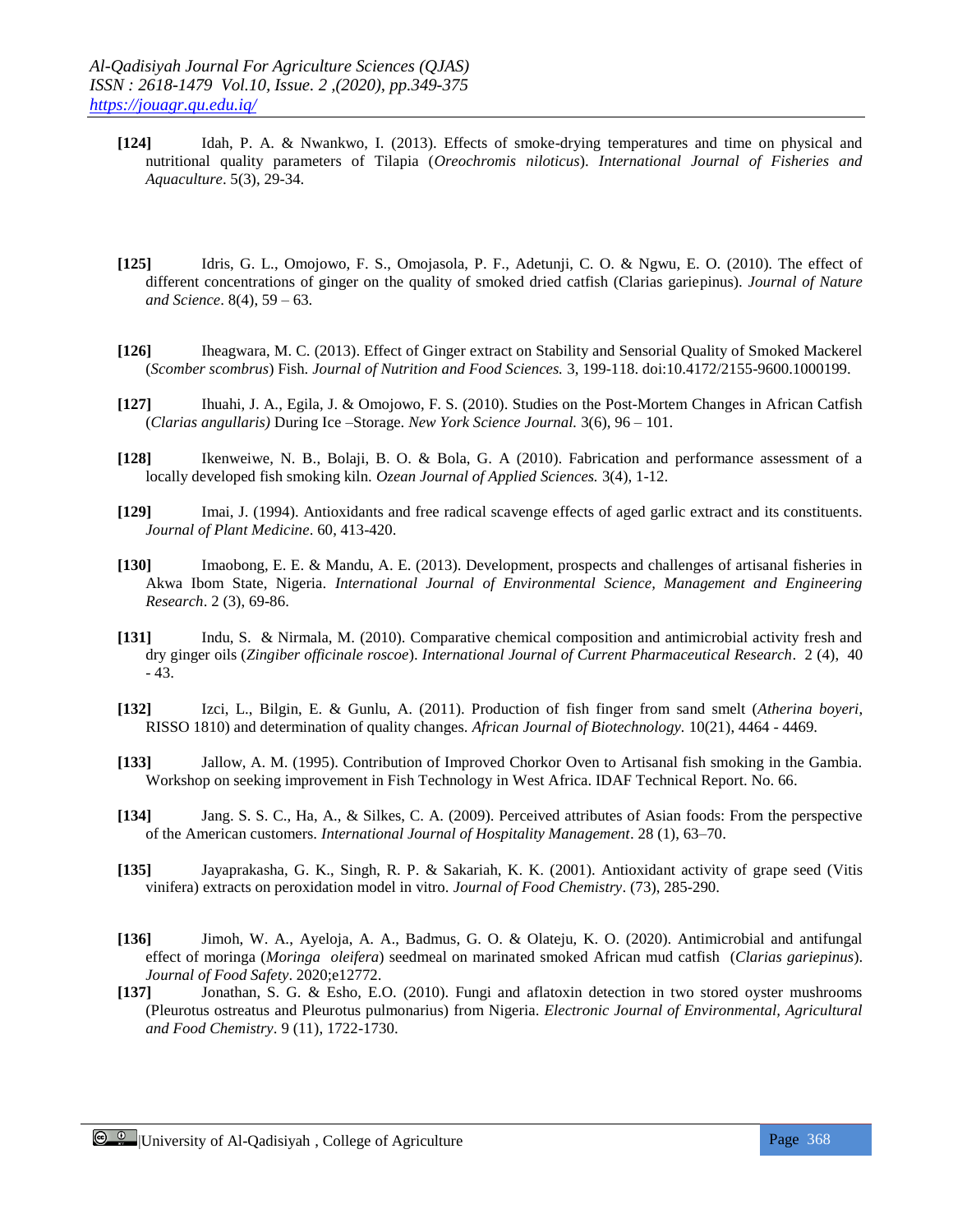- **[138]** Kabaherda, M. K., Omony, P. & Hiisken, S. M. C. (2009). Post harvest handling of low value fish products and threats to nutritional quality life. A review of practices in the Lake Victoria region. Fisheries and HIV/AIDS in Africa: Investing in Sustainable Solutions. World Fish Center. Project Report 1975, pp: 15.
- **[139]** Kapute, F., Likongwe, J., Kang'ombe, J. & Kiiyukia, C. (2013). Shelflife of whole fresh lake Malawi tilapia (*Oreochromis* species – *Chambo*) stored in ice. *African Journal of Food, Agriculture, Nutrition and Development*. 13 (1): 7138 – 7156.
- **[140]** Kelvin, K. S. (2010). Plant natural compounds with antibacterial activity towards common pathogens of pond-cultured channel catfish (*Ictalurus punctatus*). *Journal of Toxins*. 2, 1676 – 1689.
- **[141]** Khanipour, A. A. & Mirzakhani, N. (2013). Effect of different packaging methods on shelf life of hot smoked rainbow trout (*Oncorhynchus mykiss*) during storage at 0-2ºC. *Iranian Journal of Fisheries Sciences*. 12(3), 620-628.
- **[142]** Kiin-Kabari, D. B., Barimalaa, I. S., Achinewhu, S. C. & TA Adeniji, T. A. (2011). Effects of extracts from three indigenous spices on the chemical stability of smoke-dried catfish (Clarias lezera) during storage. *African Journal of Food, Agriculture, Nutrition and Development*. 11(6), 1- 9.
- **[143]** King, M. A. (2001). Artisanal containers and transportation for smoked-dried fish in Nigeria. In: Proceedings of the 16th Annual Conference of the Fisheries Society of Nigeria (FISON), Maiduguri, 4th – 9th Nov., 2001. pp 17 - 25.
- **[144]** King, M. A. (2001). Artisanal Containers and Transportation for Smoked-Dried Fish in Nigeria. In: Proceedings of the 16th Annual Conference of the Fisheries Society of Nigeria (FISON), Maiduguri, 4th – 9th Nov., 2001. pp 17 - 25.
- **[145]** Kishk, Y. F. M. & Elsheshetawy, H. E. (2013). Effect of ginger powder on the mayonnaise oxidative stability, rheological measurements, and sensory characteristics. *Journal of Agricultural Science*. 58(2), 213–220.
- **[146]** Kitinoja, L. & Gorny, J. R. (2010). Postharvest technology for small-scale produce marketers: economic opportunities, quality and food safety. Univ. Calif. Postharvest Hort. Series No. 21.
- **[147]** Kock, H. P. & Lawson, L. D. (1996). Garlic: The Science and Therapeutic Application of Allium sativum and Related Species. 2nd Edition. Williams and Willins, New York. p. 812.
- **[148]** Konwea, P. E. (2012)*.* Increasing Trends in the Consumption of Fast-Foods in Nigeria. *International Journal of Arts and Humanities*. 1(1), 95 – 109.
- **[149]** Krasemann, S. (2004). Smoking Seafood "A History of smoke preservation". < [http://www.3men.com/history.htm \(5](http://www.3men.com/history.htm%20(5) Oct. 2004)
- **[150]** Kumolu-Johnson, C. A. & Ndimele, P. E. (2011). Anti-oxidative and anti-fungal effect of garlic (Allium sativum) treatment on the shelf life of hot-smoked catfish (Clarias gariepinus, Burchell 1822). *World Applied Sciences Journal*. 13(7), 1628 – 1634.
- **[151]** Kumolu-Johnson, C.A., Aladetohun, N.F. & Ndimele, P.E. (2009). The effects of smoking on the nutritional qualities and shelf-life of Clarias gariepinus (BURCHELL 1822). *African Journal of Biotechnology*. 9(1), 73-76.
- **[152]** Kwangho, L. (2010). A study of perceived attributes of Asian foods: Comparison of implicit and explicit attitude measures. A Master of Science Thesis presented to the Faculty of the Graduate School University of Missouri. 103pages.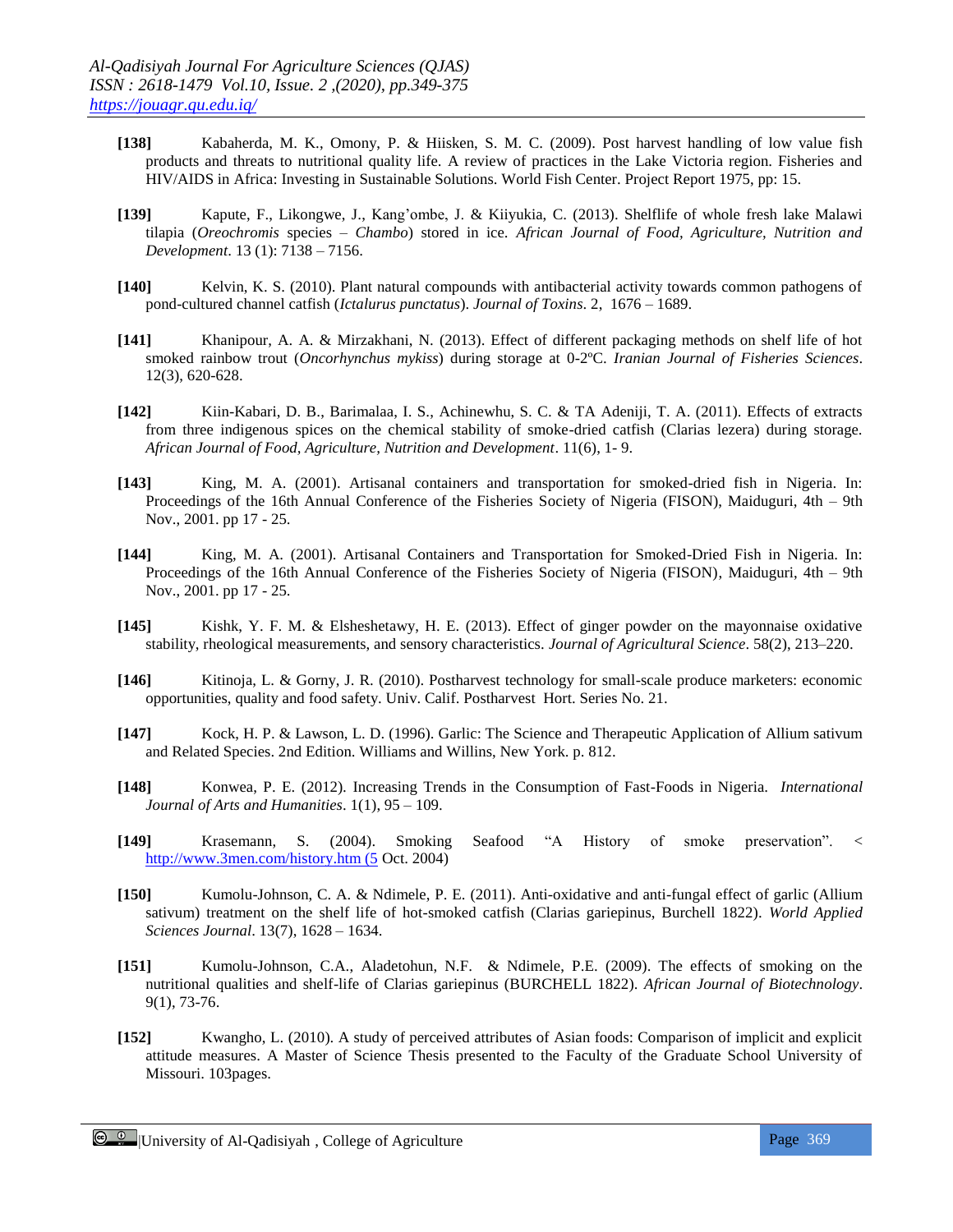- **[153]** Kyule, D. N.; Yongo, E.; Opiyo, M. A.; Obiero, K.; Munguti, J. M.; and Charo- Karisa, H. 2014, "Fish product development and market trials of fish and fish products in Kenya: a case study of Kirinyaga and Meru Counties". *Livestock Research for Rural Development*. 26 (6): 1-9.
- **[154]** Latona, D. F., Oyeleke, G. O. & Olayiwola O. A. (2012). Chemical Analysis of Ginger Root. *Journal of Applied Chemistry*. 1 (1), 47-49.
- **[155]** Lawal, W. L. & Idega, E. O. (2004). Analysis of fish marketing in Benue state. A paper presented at 2001 Annual Conference of Association of Agricultural Economists (NAAE) Held at A.B.U Zaria, November, 3-5.
- **[156]** Lee, S. W., Najiah, M. C., Tse, S., Wendy, W. & Noor, A. M. S. (2008). Antimicrobial properties of tropical plants against 12 pathogenic bacteria isolated from aquatic organisms. *African Journal of Biotechnology*. 7(13), 2275 - 2278.
- **[157]** Lee, S., Chang, K., Su, M., Huang, Y. & Jang, H. (2007). Effects of some Chinese medicinal plant extracts on five different fungi. *Journal of Food Control*. (18), 1547-1554.
- **[158]** Li, Y., Guo, C., Yang, J., Wei, J., Xu, J. & Cheng, S. (2006). Evaluation of antioxidant properties of pomegranate peel extract in comparison with pomegranate pulp extract. *Journal of Food Chemistry*. (96), 254– 260.
- **[159]** Lin, J. (1991). Consumer food attribute perceptions and consumption behavior. Consumer Interests Annual 1991. 33pp.
- **[160]** Linda B. & John R. (2010). Fish processing, crop and food research. Heather, W. (ed). 6pp.
- **[161]** Luong, J. H. T., Male, K. B., Masson, C. & Nguyen, A. L. (1992). Hypoxanthine ratio determination in fish extract using capillary electrophoresis and immobilized enzymes. *Journal of Food Science*. 1,57-77.
- **[162]** Macfadding (1993). Biochemical test for the identification of medical bacteria. Williams and Williams Company, Baltimore U. S. A. 503pp.
- **[163]** Mahida, Y. & Mohan, J. S. S. (2006). Screening of Indian plant extracts for antibacterial activity. *Journal of Pharmaceutical Biology*. (44), 627–631.
- **[164]** Mangaraj, S. & Goswami, T. (2009). Modified atmosphere packaging An ideal food preservation technique. Journal of Food Science and Technology 46(5), 399-410.
- **[165]** Masilko, J. (2014). Production efficiency of technological modified cereals in market carp farming. Faculty of Fisheries and Protection of waters. Vodnany, University of South Bohemia in Ceske Budejovice. PhD: 101pp.
- **[166]** Masniyom, P. (2011). Deterioration and shelf-life extension of fish and fishery products by modified atmosphere packaging. *Songklanakarin Journal of Science and Technology*. 33(2), 181-192.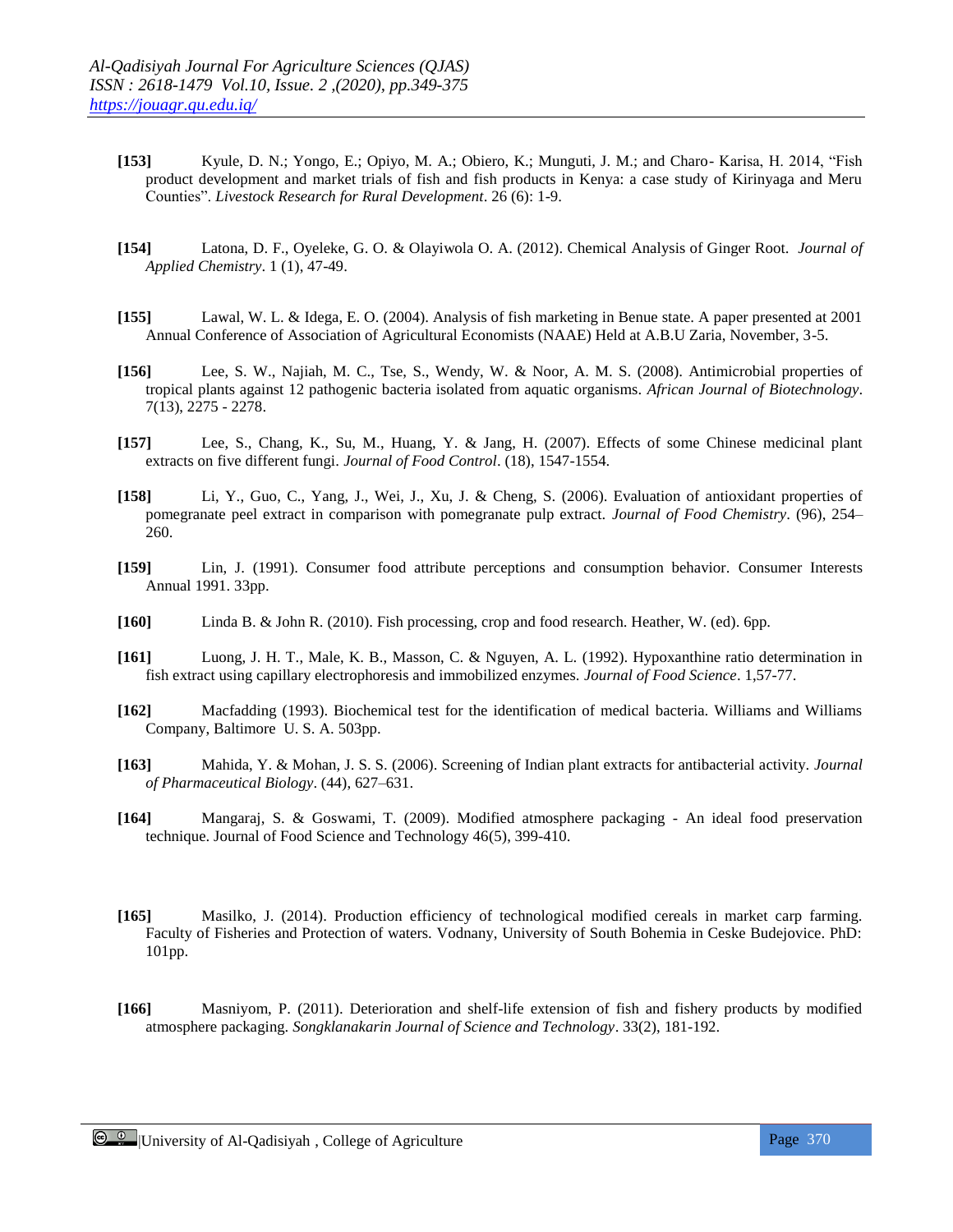- **[167]** Medugu, M. A. & Kabir, B. G. J. (2013). Laboratory assessment of relative susceptibility of three fish species to *Dermestes* m*aculatus* (Degeer) (Coleoptera: Dermestidae) and *Necrobia rufipes* (Degeer) (Coleoptera: Cleridae) in Maiduguri. *Nigerian Journal of Fisheries and Aquaculture*. 1(1), 13 – 19.
- **[168]** Meta, M, Tuflikha, P. P., Indrastuti, F. B. & Abu-Bakar, T. (2010). Development of seasoning powder as flavor enhancer made from fish paste. A paper presented at the International Conference, Short Course and Exhibition on Nutraceutical and Functional Foods. Pages  $1 - 12$ .
- **[169]** Mexis, S., Badeka, A., Riganakos, K., Karakostas, K. & Kontominas, M. (2009). Effect of packaging and storage conditions on quality of shelled walnuts. *Journal of Food Control*. 20(8), 743-751.
- *[170]* Michael, K. M. & Bula, H. O. (2014). Marketing strategies of commercial fish farming under economic stimulus programme (ESP) in Kenya: An empirical study of Kitui County. *International Journal of Humanities and Social Science*. 4(8), 111 – 121.
- **[171]** Mifflin, H. (2006). The American Heritage Dictionary of the English Language (fourth edition), Houghton Mifflin Company, Florida. 0618701729, ISBN-13/EAN: 9780618701728,
- **[172]** Mohamad, R., Ahmad, M. F., Abidin, A. Z. Z. & Mohamad, R. (2011). Consumers acceptance and purchase intent of fresh water fish products developed by MARDI., Economic and Technology Management Review. 6, 77-82.
- **[173]** Mustapha, A. M., Fakokunde, T. O. & Awolusi, O. D. (2014). The Quick Service Restaurant Business in Nigeria: Exploring the Emerging Opportunity for Entrepreneurial Development and Growth. *Global Journal of Commerce and Management Perspective*. 3(3), 8-14.
- **[174]** Naereh, B. (2004). Preliminary observations on nutritional and microbiological changes of hot and cold smoked trout *(Oncorhynchus mykiss). Journal of Agricultural Research and Education*. 51pp.
- **[175]** Nair, R., Kalariya, T. & Chanda, S. (2005). Antibacterial activity of some selected Indian medicinal flora. *Turkish Journal of Biology*. 29, 41-47.
- **[176]** Nel, S., Lues, J.F.R., Buys, E.M. & Venter, P. (2004). Bacterial populations associated with meat from the deboning room of a high throughput red meat abattoir. *Journal of Meat Science.* 66, 667-674.
- **[177]** Nilgun, K. (2006). The determination of technology & storage period of surimi production from anchovy (*Engraulis encrasicholus* L., 1758). *Turkish Journal of Fisheries and Aquatic Sciences*. 6, 29-35.
- **[178]** Nishino, H. (1990). Antitumor promoting activity of allicin, a stress compound produced *Journal of Cancer*. 3(1), 20-21.
- **[179]** Nkeme K. K., Ndaeyo, N. U. & Akpaeti, A. J. (2013). Chokor smoking kiln technology adoption in Akwa Ibom State: constraints and prospect. *American Journal of Research Communication*. 1(3), 89- 96.
- **[180]** Nuray, E., Hande, D., Ali, G., Ismail, Y. G. (2015). Use of natural preservatives in seafood: plant extracts, edible film and coating. *Journal of Food and Health Science*. 1(1), 33 – 49.
- **[181]** Nurnadia, A. A., Azrina, A., Amin, I., Mohd-Yunus, A. S. & Mohd-Izuan, E. H. (2013). Mineral contents of selected marine fish and shellfish from the west coast of Peninsular *Malaysia. International Food Research Journal*. 20(1), 431-437.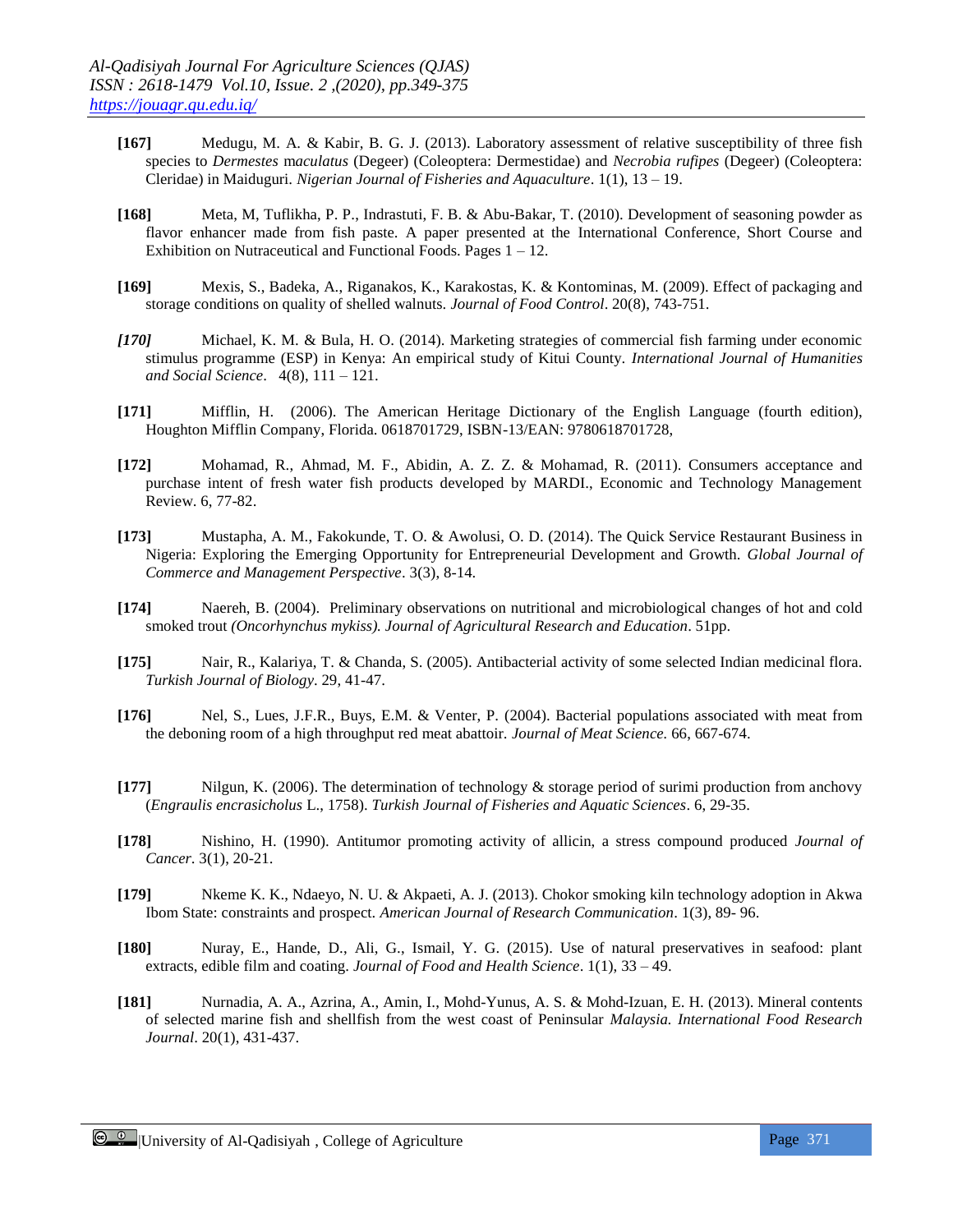- **[182]** Nwabueze, A. A. (2010). The role of women in sustainable aquaculture development in Delta state. *Journal of Sustainable Development in Africa*. 12(5), 284 – 293.
- **[183]** Obande, R. A. & Solomon, S. G. (2000). Homestead fish farming A panacea for inadequate protein and income families. Proc Int Conf Natl Assoc Women Acad, (Federal Capital Territory, Abuja, Nigeria), 5 – 9 September 2000, 17pp.
- **[184]** Obodai, E. A., Muhammad, B. A., Obodai, G. A. & Opoku, E. (2009). Effect of Fuel wood on the Quality of Smoked Freshwater Fish Species Sold in Tamale Central Market, Northern Region, Ghana. *Ethiopian Journal of Environmental Studies and Management*. 2(2), 27 – 35.
- **[185]** Ogbonnaya, C. & Ibrahim M. S. (2009). Effects of drying methods on proximate compositions of catfish (clarias gariepinus). *World Journal of Agricultural Sciences*. 5(1), 114-116.
- **[186]** Okonko, I. O., Ogunnusi, T. A., Ogunjobi, A. A., Adedeji, A. O., Adejoye, O. D., Olayemi, F. F., Adedayo, M. R., Bamishaiye, E. I. & Awagu, E. F. (2011). Proximate composition of catfish (*Clarias gariepinus*) smoked in Nigerian stored products research institute (NSPRI) developed kiln. *International Journal of Fisheries and Aquaculture*. 3(5), 96-98.
- **[187]** Okonta, A. A. & Ekelemu, J. K. (2005). A preliminary study of micro-organisms associated with fish spoilage in Asaba, Southern Nigeria. Proceedings of the 20th Annual Conference ofThe Fisheries Society of Nigeria (FISON), Port Harcourt, 14th-18th November, pp: 557-560.
- **[188]** Okonwo, E. O. & Okoye, W. I. (2001). Insecticidal activity of Dennettia tripetala Baker f. and Piper guineense Schum and Thonn against Dermestes maculatus Degeer (Coleoptera: Dermestidae) and Necrobia rufipes Degeer (Coleoptera: Cleridae) on dried fish. *Nigeria Journal of Entomology*. 18, 109-117.
- **[189]** Olayemi, F. F., Raji, A. O., Oyelese, O. A, Oyewole, S. N. & Omodara, M. A. (2013). Effective fish smoking kiln for developing country. *International Journal of Scientific and Engineering Research*. 4(1), 1 – 7.
- **[190]** Olayinka, O. A., Tope A. A., Patricia O. & Akande, A. (2009). The nutritional composition, sensory evaluation and microbiological studies of fish cake made from shrimp by catch. *African Journal of Food Science*. 3(7), 177-183.
- **[191]** Olfred, J. M. (2009). Microbiology and Spoilage Trail in Nile Perch (Lates niloticus), Lake Victoria, Tanzania. Masters thesis University of Iceland Tanzania. 94pp.
- **[192]** Oluborode, G. B., Adelowo, E. O. & Unogwu A. (2013). Processing and packaging of smoked *clarias gariepinus* in Niffr. *Standard Scientific Research and Essays*. l2(2), 011-015.
- **[193]** Oluborode, G. B., Omorinkoba, W. S. & Bwala, R. L. (2010). Development and Construction of an Electric Furnace and Control System for fish drying. *African. Journal of Engineering Research and Development*. 3(2), 123-128.
- **[194]** Olusegun, A. O. & Jacob, O. O. (2015). Microbial Load (Bacteria, Coliform and Mould Count/Flora) of Some Common Hot Smoked Freshwater Fish Species Using Different Packaging Materials. *Journal of Food and Nutrition Sciences*. 4, 1201-1208.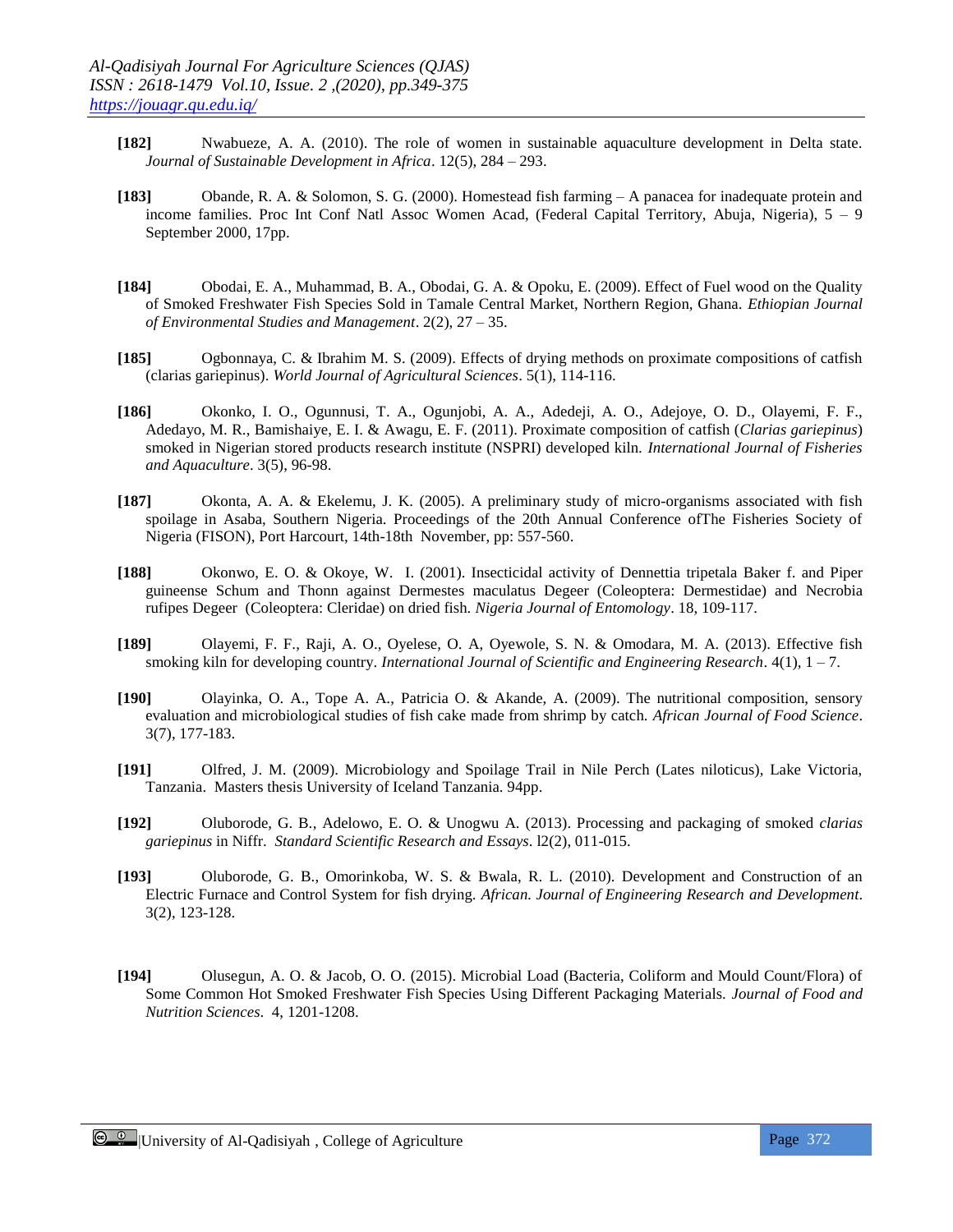- **[195]** Oluwatoyin, D. K., Stella, B. W. & Awujola, A. F. (2010). Indigenous fish processing and preservation practices amongst women in Southwestern Nigeria. *Indian Journal of Traditional Knowledge*. 9(4), 668 – 672.
- **[196]** Omojowo, F. S., Idris, G. L., Ihuahi, J. A. (2009). Comparative assessment of potassium sorbate and sodium metabisulphite on the safety and shelf life of Catfish. *Nature and Science Journal*. 7(10), 10-17.
- **[197]** Omojowo, F. S., Omojasola, P. F., Ihuahi, J. A. (2008). Microbial Quality of Citric Acid as Preservatives in Smoked Catfish (*Clarias gariepinus*). *Biological and Environmental Science Journal for the Tropics*. 5(3), 130- 134.
- **[198]** Onocha, P. A. & Olusanya, T. O. B. (2010). Antimicrobial and anthelmintic Evaluation of Nigerian Euphorbiaceae Plants 3: Acalypha wilkesiana. *Journal of African Science*. 11(2), 85 -89.
- **[199]** Onyeagba, R. A., Ugbogu, O. C., Okeke, C. U. & Iroakasi .O. (2004). Studies on the antimicrobial effects of garlic (*Allium sativum* Linn), ginger (*Zingiber officinale* Roscoe) and lime (*Citrus aurantifolia* Linn). *African Journal of Biotechnology*. 3(10), 552-554.
- **[200]** Otunola, G. A, Oloyede, O. B., Oladiji, A. T. & Afolayan, A. J. (2010). Comparative analysis of the chemical composition of three spices – Allium sativum L. Zingiber officinale Rosc. and Capsicum frutescens L. commonly consumed in Nigeria. *African Journal of Biotechnology*. 9 (41), 6927-6931.
- **[201]** Owhe-Ureghe, U. B., Ehwarieme, D. A. & Eboh, D. O. (2010). Antibacterial activity of garlic and lime on isolates of extracted carious teeth. *African Journal of Biotechnology*. 9(21), 3163-3166.
- **[202]** Oyagade, J. O., Awotoye, O. O., Adewunmi, J. T. & Thorpe, H. T. (1999). Antimicrobial activity of some Nigerian medicinal plants. *Bioscience Research Communication*. 11, 193-197.
- **[203]** Oyelese, O. A. (2006). Quality assessment of cold smoked, hot smoked and oven dried Tilapia nilotica under cold storage temperature conditions. *Journal of Fisheries International*. 1(2-4), 92-97.
- **[204]** Oyelese, O. A. (2008). Hypoxanthine levels, chemical studies and bacteria flora count of frozen/thawed market simulated chub mackerel (Scomber japonicus) under cold storage temperature conditions. *World Journal of Biological Research*. 1(2), 1 – 5.
- **[205]** Paris, T. & Chi, T. T. (2005). The impact of row seeder technology on women labor: A case study in the Mekong Delta, Vietnam. *Journal of Gender, Technology and Development*. 9 (2), 158-183.
- **[206]** Pidatala, K. & Khan, A. (2003). Women and indigenous knowledge: a South-South perspective, IK Notes. World Bank, Washington DC. 63pp.
- **[207]** Rao, A. V. & Rao, L. G. (2007). Carotenoids and human health. *Journal of Pharmacological Research*. 55, 207–216.
- **[208]** Raper, K. B. & Fennell, D. I. (1973). The genus Aspergillus. Robert E. Krieger Publishing Company Incorporated. N. Y. 685pp
- **[209]** Ravi S. P. & Jithender K. N. S. (1994). Fish Biology and Ecology. University College of Science Osmania University Hyderabad. 353pp.
- **[210]** Razavi, S. H. (1994). Technology of sea food Product. In: Fish smoking and drying, Editor. Burt, J. R. Tehran University Torry Research Station (TRS) Iran . Pp 100-120.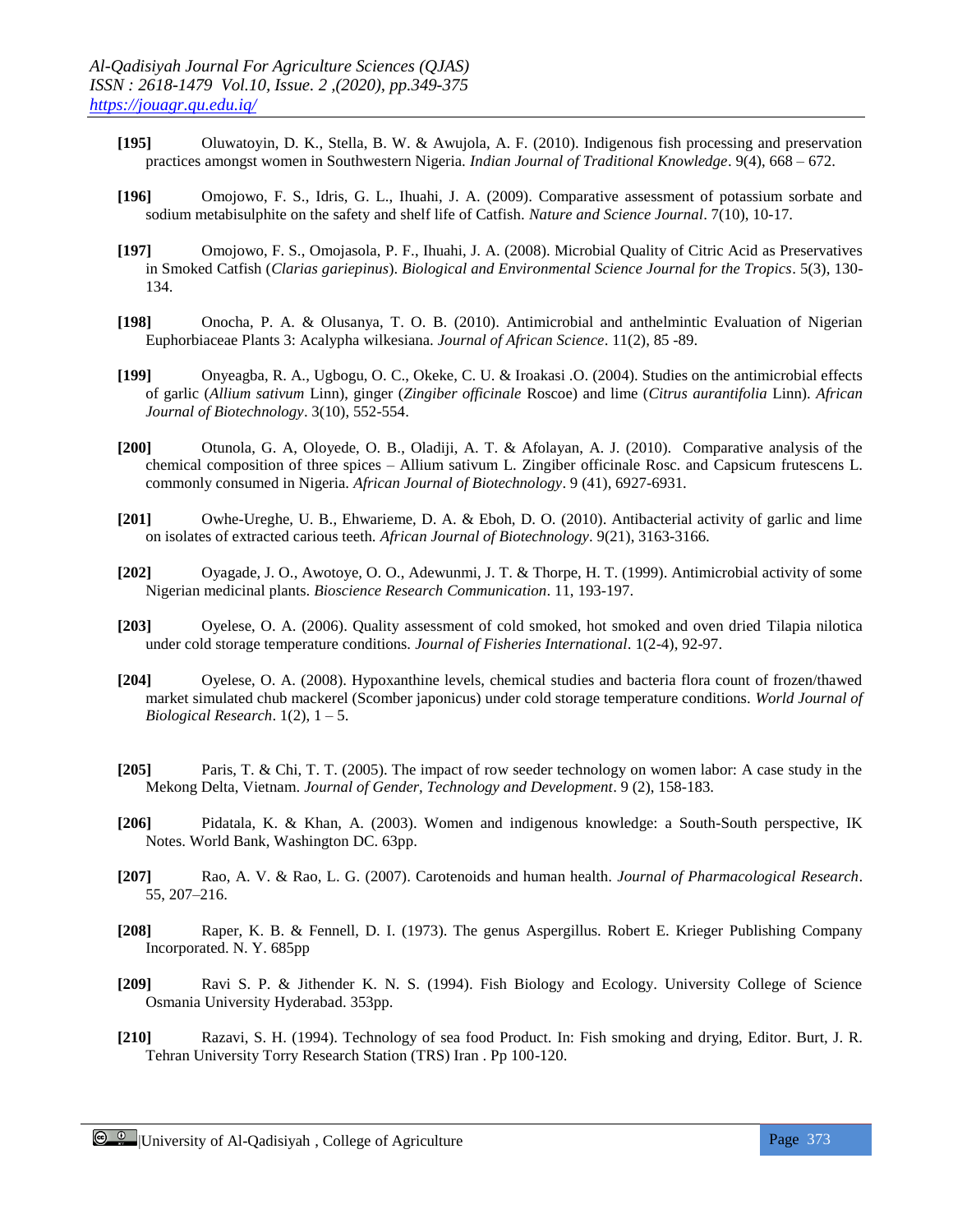- **[211]** Restuccia, D., Spizzirri, G. U., Parisi, I. O., Cirillo, G., Curcio, M., Iemma, F.; Puoci, F., Vinci, G. & Picci, N. (2010). New EU regulation aspects and global market of active and intelligent packaging for food industry applications. *Journal of Food Control*. 21, 1425-1435.
- **[212]** Rezaei, N. & Hedayatifard, M. (2013). Evaluation of qualitative changes of fish fingers made from big head carp (*Aristichthys nobilis*) during frozen storage. *International Journal of Agricultural Science*. 3(10), 796- 806.
- **[213]** Roheim, C. & Sutinem, J. G. (2006). Trade and Market Place Measures to Promote Sustainable Fishing Practices. In International Centre for Trade and Sustainable Development (ICTSD) and High Seas Task Force (HSTF) Geneva, Switzerland and Paris, France. Issue Paper 3, p: 58.
- **[214]** Rosemond, B. & James, A. P. 2012. Correlates of Revenue among Small Scale Women Fish Processors in Coastal Ghana. *Journal of Sustainable Development*. 5 (10): 28 – 39.
- **[215]** Roth, B. & Oines, S. (2010). Stunning and killing of edible crabs (*Cancer pagurus*). *Journal of Animal Welfare*. 19(3), 287 – 294.
- **[216]** Sa'adatu, M. E. (2013). Comparative study on concentration of some minerals found in garlic (Allium Sativum Linn ) species grown in some African countries. *Journal of Biology and Life Science*. 4(1), 63 – 67.
- **[217]** Sahgal, G., Ramanathan, S., Sasidharan, S., Mordi, M. N., Ismail, S. & Mansor, S. M. (2009). Phytochemical and antimicrobial activity of Swietenia mahagoni crude methanolic seed extract. *Journal of Tropical Biomedicine*. 26(3), 274–279.
- **[218]** Salan, E. O., Galvao, J. A. & Oetterer, M. (2006). Use of smoking to add value to salmoned trout. *Brazilian Journal of Archival Biological Technology.* 49, 57 – 62.
- **[219]** Salaudeen, M. M., Akande, G. R., Oguntade, O. R., Afolabi, O. O., Olusola, A. O. & Ezekiel M. O. (2010). Effect of preservatives on microbial safety and quality of smoked catfish (Clarias gariepinus) during ambient storage. *Journal of Life and Physical Sciences*. 3(2), 81 – 86.
- **[220]** Salawu, S., Adu, O. C., Akindahunsi, A. A. (2004). Effects of processing on the nutrients composition of a selected fresh and brackish water African Catfish (*Clarias gariepinus*) in Ondo State, Nigeria. *Global Journals of Pure and Applied Science*. 10(1), 155 – 159.
- **[221]** Salehe, M. A, Luomba, J. O., Musiba, M., Mlaponi, E & Mghamba, K. J. (2014). Consumer preference on value added products of farmed fish in lake Victoria basin, Tanzania. *Asian Journal of Applied Science and Engineering*. 3, 28-33.
- **[222]** Sampels, S. (2014). Towards a more sustainable production of fish as an important protein source for human nutrition. *Journal of Fisheries Livestock Production*. 2:119. doi: 10.4172/2332-2608.1000119.
- **[223]** Samson, Y. A. (1997). Introduction to Agriculture and Fishery Management in Nigeria. Abeokuta Publishers, Ogun state Nigeria. Pp 10 – 24.
- **[224]** Scetar, M., Kurek, M. & Kata Galic, K. (2010). Trends in meat and meat products packaging a review. *Croat Journal of Food Science and Technology*. 2(1), 32-48.
- **[225]** Sengul, B., Mustafa, U., Levent, Z & Ali, G. (2008). The Determination of the shelf life and some nutritional components of gilthead seabream (*Sparus aurata* L., 1758) after Cold and Hot Smoking. *Turkish Journal of Veterinary Animal Science*. 32(1), 49 – 56.

Computersity of Al-Qadisiyah, College of Agriculture Page 374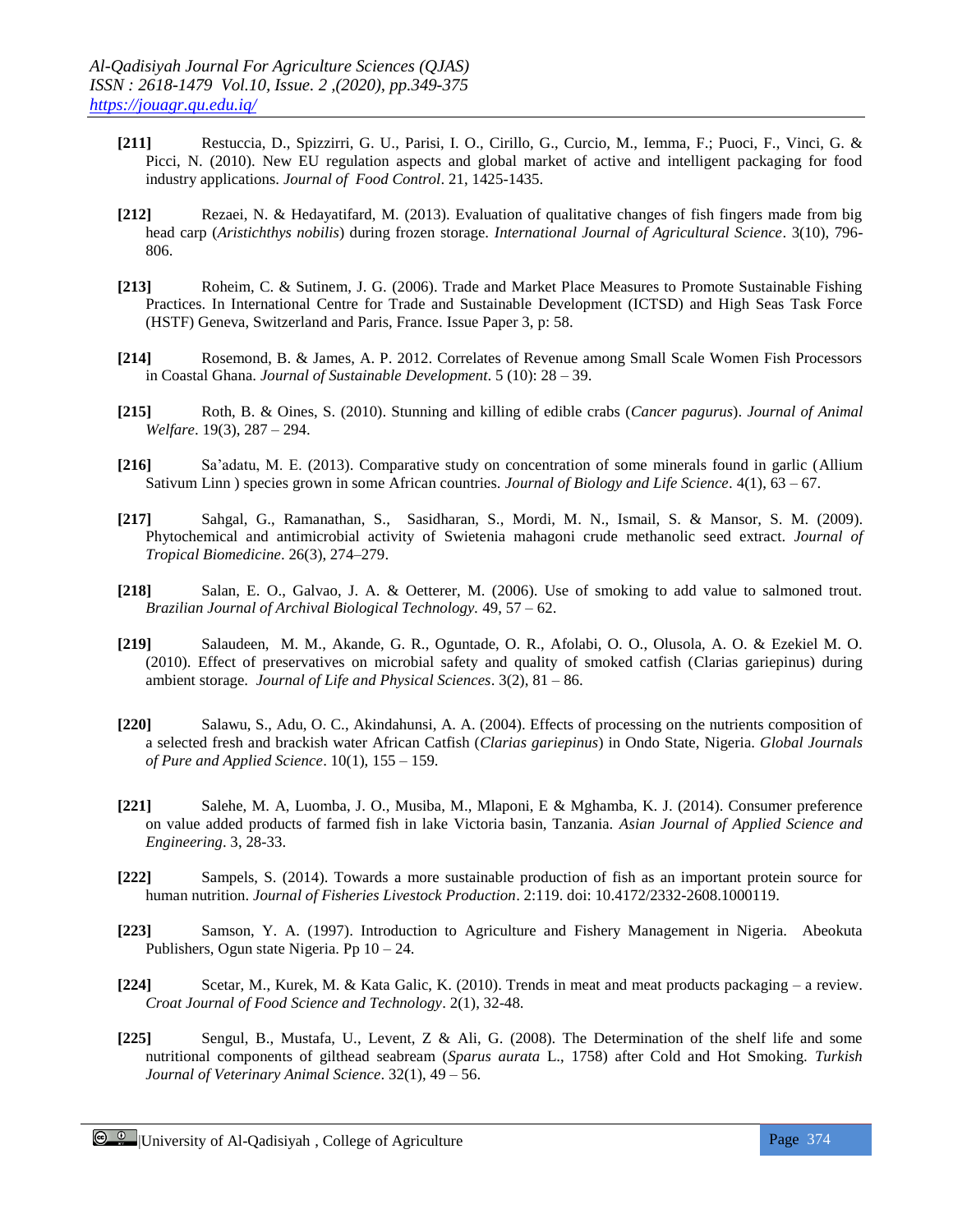- **[226]** Serkan, K., Sevim, K. & Bekir, T. (2010a). Investigating the quality changes of raw and hot smoked Garfish (*Belone belone euxini*, Gunther, 1866) at Ambient and Refrigerated Temperatures. *Turkish Journal of Fisheries and Aquatic Sciences*. 9, 53-58.
- **[227]** Serkan, K., Sevim, K. & Bekir, T. (2010<sub>b</sub>). The effect of storage temperature on the chemical and sensorial quality of hot smoked Atlantic bonito (Sarda sarda, Bloch, 1838) packed in aluminium foil. *Turkish Journal of Fisheries and Aquatic Sciences*. 10, 439-443.
- **[228]** Shale, K., Lues, J. F. R., Venter, P. & Buys, E. M. (2005). The distribution of *Staphylococcus* spp. on bovine meat from abattoir deboning rooms. *International Journal of Food Microbiology.* 22, 433-438.
- **[229]** Shan, B., Cai, Y., Brooks, J. D. & Corke, H. (2007). The in vitro antibacterial activity of dietary spice and medicinal herb extracts. *International Journal of Food Microbiology*. (117): 112–119.
- **[230]** Shirin, H. and Maryam, H. 2014. Antimicrobial properties of grape extract on Common carp (*Cyprinus carpio*) fillet during storage in 4 °C. *International Journal of Fisheries and Aquatic Studies*. 1(3), 130-136.
- **[231]** Shruti, S. (2007). Principles of food processing, post harvest technology Indian. Agriculture Research Institute, New Delhi. 33pp.
- **[232]** Siddique, M. A., Nowsad, A. A. K. M., Islam, M. N., Uddin, M. S., Faroque, M. A. A. & Yeasmine, S. (2013). Quality and shelf life of fish sausage and fish ball prepared from Bombay duck. *Bangladesh Research Publications Journal*. 8(1), 41-48.
- **[233]** Sofranko, A. J. (1984). Introducing Technical Change Agricultural Extension, A reference manual, FAO, Rome. pp. 9-12.
- **[234]** Steve, S. (2010). Packaging and the Shelf Life of Fish. Taylor and Francis Group, LLC. 17pp.
- **[235]** Suhendan, M., Nuray, E; & Candan, V. (2002). The application of hypoxanthine activity as a quality indicator of cold stored fish burgers. *Turkish Journal of Veterinary and Animal Science*. 26, 363-367.
- **[236]** Tagoe, D. N. A., Nyarko, H. D. & Akpaka, R. (2011). A comparison of the antifungal properties of onion (*Allium cepa*), Ginger (*Zingiber officinale*) and garlic (*Allium sativum*) against *Aspergillus flavus*, *Aspergillus niger* and *Cladosporium herbarum*. *Research Journal of Medicinal Plant*. 5, 281 – 287.
- **[237]** Tamale, S. (2004). Gender trauma in Africa; enhancing women's links to resources. *Journal of African Law*. 48(1), 50-61.
- **[238]** Tawari, C. C. & Abowei, J. F. N. (2011). Traditional fish handling and preservation in Nigeria. *Asian Journal of Agricultural Sciences*. 3(6), 427-436.
- **[239]** Teweldemedhin, M. Y. (2008). The fish industry in Eritrea: from comparative to competitive advantage. *African Journal of Agricultural Research*. 3(5), 327-333.
- **[240]** Tobor, T. G. (1994). Fish production and Processing on Nigeria. NIOMR Tech. Paper no. 22.
- **[241]** Tokur, B., Ozkutuk, S., Atici, E., Ozyurt, G. & Ozyurt, C. (2006). Chemical and sensory quality changes of fish fingers, made from mirror carp(*Cyprinuscarpio* L.,1758),during frozen storage. *Journal of Food Chemistry*. 99, 335-341.